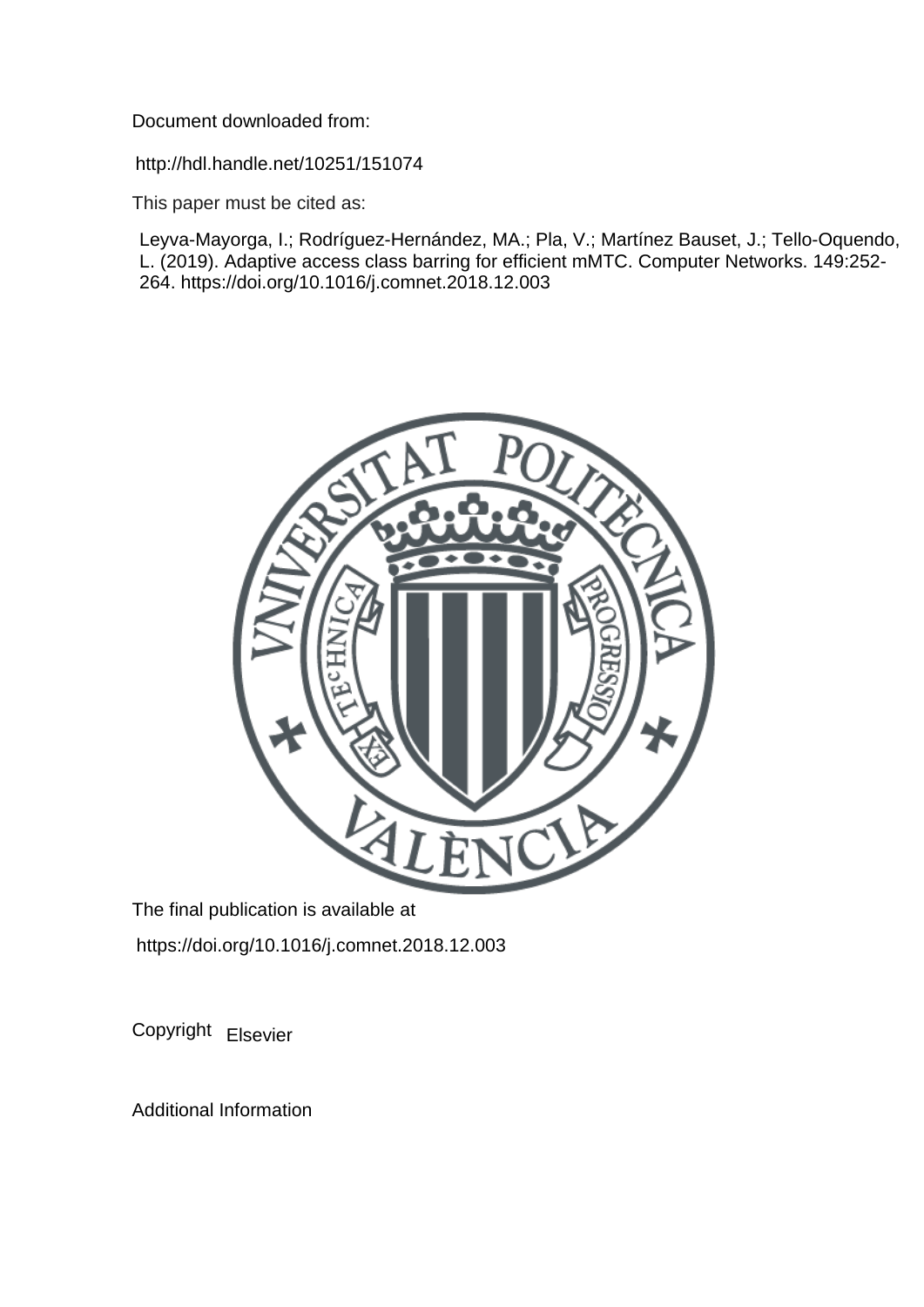# Adaptive access class barring for efficient mMTC

Israel Leyva-Mayorga<sup>a,∗</sup>, Miguel A. Rodriguez-Hernandez<sup>a</sup>, Vicent Pla<sup>a</sup>, Jorge Martinez-Bauset<sup>a</sup>, Luis Tello-Oquendo<sup>b</sup>

<sup>a</sup>Instituto ITACA, Universitat Politècnica de València, Camino de Vera, s/n, 46022, Valencia, Spain <sup>b</sup>College of Engineering, Universidad Nacional de Chimborazo, 060108, Riobamba, Ecuador

## Abstract

In massive machine-type communications (mMTC), an immense number of wireless devices communicate autonomously to provide users with ubiquitous access to information and services. The current 4G LTE-A cellular system and its Internet of Things (IoT) implementation, the narrowband IoT (NB-IoT), present appealing options for the interconnection of these wireless devices. However, severe congestion may arise whenever a massive number of highly-synchronized access requests occur. Consequently, access control schemes, such as the access class barring (ACB), have become a major research topic. In the latter, the precise selection of the barring parameters in a real-time fashion is needed to maximize performance, but is hindered by numerous characteristics and limitations of the current cellular systems. In this paper, we present a novel ACB configuration (ACBC) scheme that can be directly implemented at the cellular base stations. In our ACBC scheme, we calculate the ratio of idle to total available resources, which then serves as the input to an adaptive filtering algorithm. The main objective of the latter is to enhance the selection of the barring parameters by reducing the effect of the inherent randomness of the system. Results show that our ACBC scheme greatly enhances the performance of the system during periods of high congestion. In addition, the increase in the access delay during periods of light traffic load is minimal.

Keywords: Access class barring (ACB); adaptive filters; Internet of Things (IoT); LTE-A; massive machine-type communications (mMTC).

#### 1. Introduction

Machine-type communications (MTC) stands for the autonomous exchange of data between devices. This novel paradigm enables a myriad of applications such as smart metering, fleet management, traffic optimization, e-health care, and vehicle control  $[1, 2]$  $[1, 2]$  $[1, 2]$ . As such, achieving efficient MTC is essential to attain a resilient Internet of Things  $(IoT)$ .

Due to the proliferation of MTC applications, the number of interconnected wireless devices has sharply increased in recent years, and will continue to do so in the near future. For example, the projected number of wireless MTC devices by 2020 is around 3.3 billion [\[3\]](#page-15-2). Such a high number of wireless devices poses important challenges on the signaling capabilities of relaying networks. Hence, supporting massive MTC (mMTC) is one of the pillars of 5G [\[1,](#page-15-0) [4\]](#page-15-3).

Nowadays, the 4G LTE-A cellular system is an appealing option for the interconnection of wireless devices (known as user equipments, UEs) in MTC applications because its infrastructure has already been widely deployed, and it can meet with high QoS requirements [\[5\]](#page-15-4). The current 4G cellular system will be the base of future 5G networks. Therefore, significant efforts have been made to efficiently support mMTC in LTE-A. These have led to the development of the narrowband IoT standard (NB-IoT).

NB-IoT is a low-power wide-area (LPWA) implementation in the LTE-A cellular base stations (known as evolved NodeBs, eNBs) that aims to support mMTC by providing great power efficiency, low bandwidth utilization, and enhanced coverage at a reduced hardware cost. For instance, NB-IoT devices are expected to remain active for up to ten years without the need of battery replacements and to communicate at a distance of up to ten kilometers from the eNBs [\[6\]](#page-15-5). Nevertheless, the procedure to access the eNB in traditional LTE-A and in NB-IoT is similar.

Specifically, UEs in both LTE-A and NB-IoT shift from idle to connected mode by means of the random access (RA) procedure [\[7](#page-15-6)[–9\]](#page-15-7). It is a four-message handshake that comprises preamble transmission (only permitted during random access opportunities, RAOs), random access response (RAR), connection request, and contention resolution messages.

The RA procedure is described in detail in Section [3,](#page-4-0) still it is important to presently introduce the idea that the first two messages, preamble transmission and RAR, are the main bottlenecks of the RA procedure. Conversely, the RA procedure rarely fails after a RAR has been re-

<sup>∗</sup>Corresponding author

Email addresses: isleyma@upv.es (Israel Leyva-Mayorga), marodrig@upv.es (Miguel A. Rodriguez-Hernandez), vpla@upv.es (Vicent Pla), jmartinez@upv.es (Jorge Martinez-Bauset), luis.tello@unach.edu.ec (Luis Tello-Oquendo)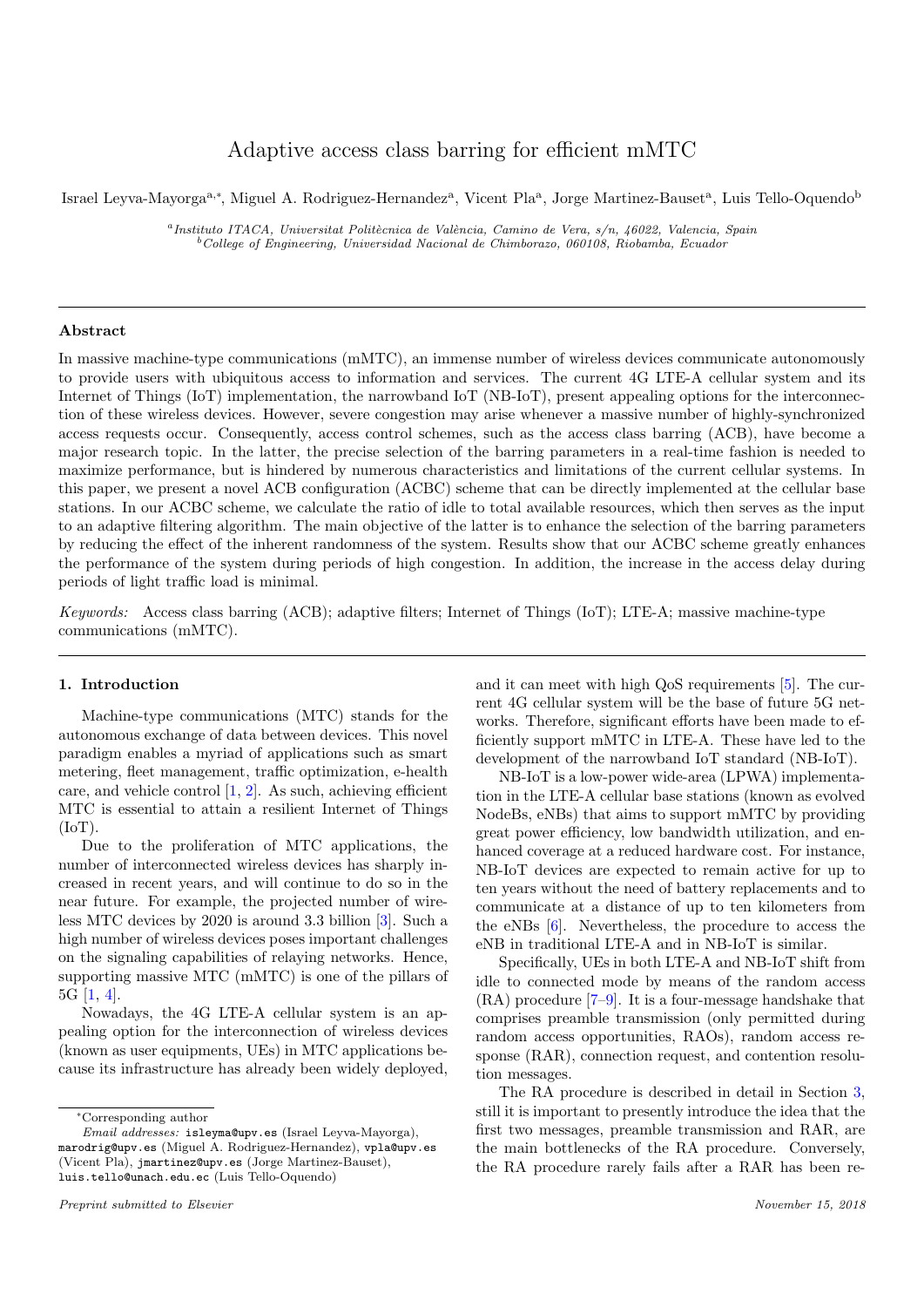ceived because connection request and contention resolution messages are sent through dedicated resources and are protected with robust automatic repeat request (ARQ) mechanisms.

Specifically, the signaling capacity of an eNB is limited by the number of available preambles and by the number of uplink grants that can be sent per RAR message. That is, preambles are orthogonal sequences that are selected randomly by the accessing UEs. Hence, collisions occur when multiple UEs select and transmit the same preamble at the same RAO. On the other hand, uplink grants are sent in response to the successful transmission of an specific preamble and only the UEs that receive an uplink grant can continue with the RA procedure.

Studies have shown that the signaling capacity of an eNB can be easily exceeded when a bulk of UEs transmit in a highly synchronized manner, which is a typical behavior in mMTC applications that leads to severe congestion [\[10–](#page-15-8) [13\]](#page-15-9). Congestion caused by mMTC applications is a serious problem, as the rapid increase in the number of deployed MTC devices will undoubtedly increase the frequency and severity of congestion in the near future. As a consequence, the development of efficient access control schemes is a hot research topic [\[14–](#page-15-10)[19\]](#page-15-11).

Among the numerous access control schemes that have been proposed in the literature, the access class barring (ACB) is one of the most promising; hence, it has been included in the LTE-A Radio Resource Control (RRC) specifications [\[7\]](#page-15-6). The ACB scheme redistributes the UE access attempts through time. For this, each UE may delay the beginning of its RA procedure according to the barring parameters: barring rate and mean barring time. These parameters are broadcast periodically through the System Information Block Type 2 (SIB2) message. That is, upon arrival, the UEs are allowed to begin the RA procedure (i.e., perform their first preamble transmission at the next RAO) with a probability equal to the barring rate. Otherwise, the beginning of the RA procedure is randomly delayed according to the mean barring time. The ACB scheme is explained in detail in Section [3,](#page-4-0) yet it is important to emphasize that only the UEs that have not yet performed their first preamble transmission are subject to the ACB scheme [\[16,](#page-15-12) [20,](#page-15-13) [21\]](#page-15-14).

By implementing the ACB scheme, sporadic periods of congestion can be relieved in exchange for a longer access delay if the barring parameters are correctly configured. This is true even if barring parameters remain fixed throughout the congestion period [\[13,](#page-15-9) [16,](#page-15-12) [18,](#page-15-15) [22\]](#page-15-16). However, congestion is a transitory phenomenon, so an optimal performance can only be obtained by continuously adapting the barring parameters to the traffic intensity. Doing otherwise would increase the access delay of UEs during intervals of low signaling traffic intensity (i.e., under normal operating conditions where no congestion occurs) and fail to relieve congestion episodes that are more severe than expected.

Numerous methods to continuously adapt the barring

parameters have been proposed in the literature [\[17,](#page-15-17) [23–](#page-15-18) [25\]](#page-16-0). Throughout this paper we refer to these methods simply as ACB configuration (ACBC) schemes. In theory, some of these schemes can achieve a near-optimal performance. That is, maximize the utilization of resources and guarantee the access of the vast majority of the UEs to the eNB. However, up to now, such a high performance has only been obtained by assuming an idealized ACB scheme and by setting extremely precise barring parameters, for which complex processes and bold assumptions are oftentimes needed. As a consequence, these ACBC schemes cannot be implemented in the current cellular systems.

In the practice, the development of an ACBC scheme capable of adapting its parameters in a real-time fashion is a challenging task [\[25\]](#page-16-0) that is mainly hindered by:

- 1. The limited information available at the eNB regarding the number of contending UEs: The eNB ignores the number of contending UEs at a given time, the exact number of UEs deployed within the cell and, clearly, the distribution that the UE accesses will follow before these occur. After each RAO, the eNB is clearly aware of the number of successful accesses, but the number of failed accesses may not be known as several causes for an access failure exist. Please refer to [\[16\]](#page-15-12) for more details on this matter. Therefore, the eNB can only approximate the number of UEs deployed in a cell based on the number of UEs registered previously and the number of successful accesses at each RAO. Needless to say, the accuracy of such an approximation will suffer.
- 2. The delay of notification mechanisms: The barring parameters are broadcast through the SIB2, whose period is much longer than the period of RAOs. Therefore, it is not possible to set precise barring parameters in a RAO-by-RAO basis.
- 3. The selectivity of the ACB scheme: Only the UEs that have not yet begun the RA procedure are subject to the ACB scheme. That is, those who have not yet performed their first preamble transmission. Once a UE has transmitted its first preamble, it is no longer subject to the ACB scheme [\[7,](#page-15-6) [21\]](#page-15-14).

In this paper, we present an adaptive ACBC scheme that can be directly implemented in current cellular systems. Our ACBC scheme relies on the number of UEs that successfully complete the RA procedure and in an adaptive filtering process to adjust the barring parameters to the perceived signaling traffic intensity. The main objective of the filtering process is to enhance the selection of the barring rate by reducing the effect of the inherent randomness of the distribution of UE accesses and of the RA procedure. The contributions of our ACBC scheme are as follows.

1. It effectively operates with minimal information regarding the signaling traffic intensity. In fact, only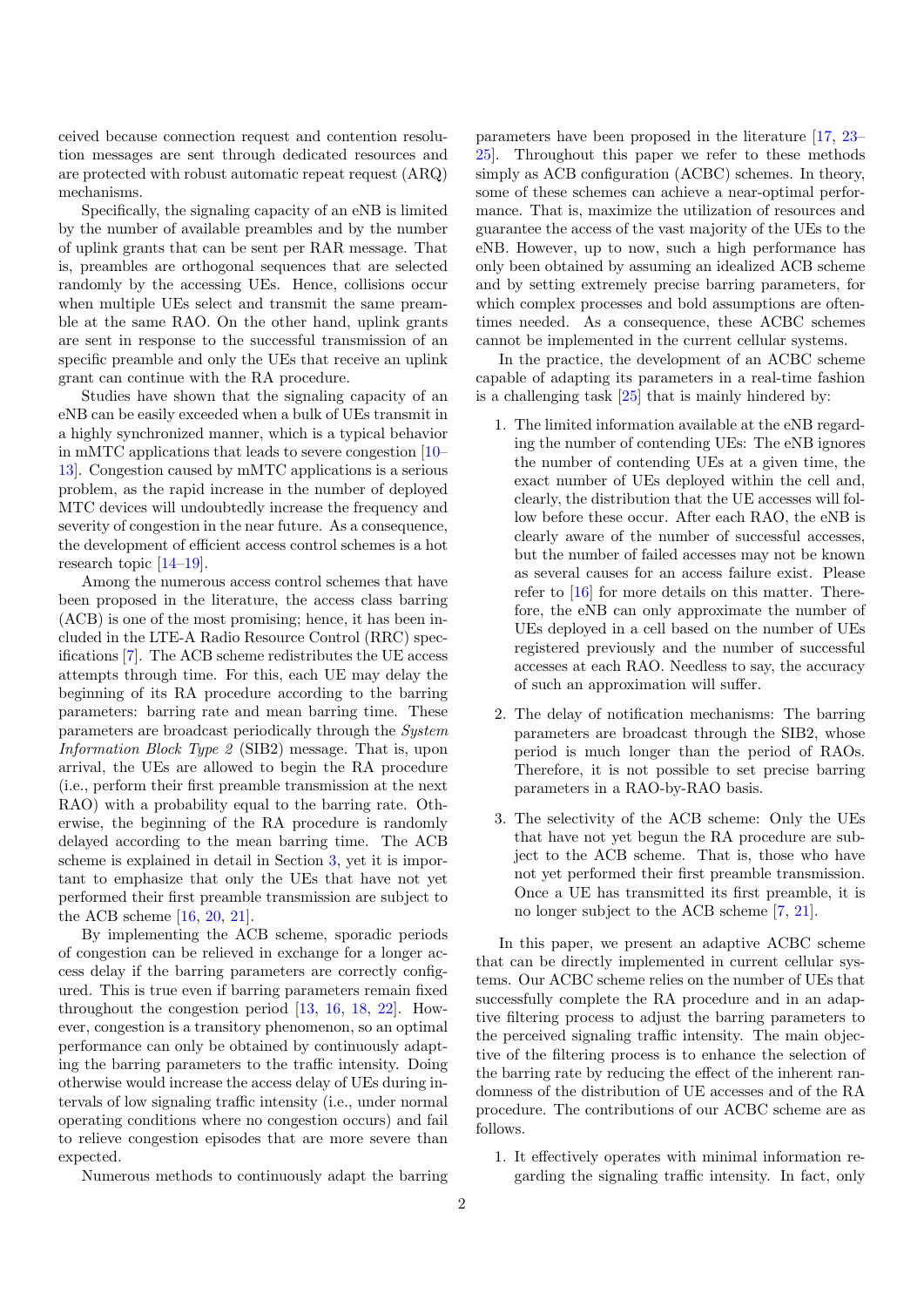the number of successful accesses per RAO and the total amount of available resources are needed to accurately set the barring parameters. These are clearly known by the eNB.

- 2. It efficiently tolerates the long periodicity of the SIB2. As mentioned above, the barring parameters are exclusively broadcast through the SIB2, whose shortest period is 80 ms, as defined in the specifications [\[7\]](#page-15-6). In a typical configuration of the Physical Random Access Channel (PRACH), RAOs occur once every 5 ms. Therefore, the period of the SIB2 is typically 16 times longer than the period of RAOs [\[7\]](#page-15-6).
- 3. It successfully configures the barring parameters of the ACB scheme as defined in the RRC specification [\[7\]](#page-15-6). Hence, it efficiently relieves congestion given that the ACB scheme only affects the UEs that have not yet begun the RA procedure.

Our ACBC scheme incorporates the simple and robust least-mean-square (LMS) algorithm to continuously adapt the filter weights. Concretely, two different configurations of the LMS are considered. The first one is a typical adaptive line enhancer (ALE) configuration, whose purpose is to remove a wideband noise from a narrowband information-bearing signal. The second one is a novel twist on the typical ALE configuration. Preliminary results on the performance analysis of our ACBC scheme with this second configuration can be found in [\[26\]](#page-16-1).

We assess the performance of our ACBC scheme by means of the idealized scheme with full state information presented by Duan et al. [\[17\]](#page-15-17); it was also used for benchmark purposes in their work. This scheme cannot be implemented in LTE-A but serves as an upper bound to the performance of ACBC schemes. Results show that a remarkable performance can be obtained by implementing our ACBC scheme with either of the two adaptive filter configurations. For instance, the probability of successfully completing the RA procedure during periods of congestion can go from a poor 31.3 percent with no implemented ACB scheme to more than 95 percent with our ACBC scheme. In addition, the difference in the access delay of UEs when compared to the benchmark scheme under these conditions is minor. Moreover, the access delay is not affected during periods of no congestion. These characteristics make our ACBC scheme an efficient solution to the congestion caused by mMTC applications.

The rest of the paper is organized as follows. The state of the art on ACBC schemes is presented in Section [2.](#page-3-0) The ACB scheme and the RA procedure of LTE-A as defined in the protocol specifications are described in detail in Section [3.](#page-4-0) Next, our novel ACBC scheme is presented in Section [4,](#page-5-0) where the employed adaptive algorithms and configurations are also thoroughly described. The scenarios, the benchmark scheme, and the methodology for the performance evaluation of our ACBC scheme are characterized in Section [5.](#page-8-0) Relevant numerical results are presented and discussed in Section [6.](#page-10-0) Finally, conclusions are presented in Section [7.](#page-15-19)

#### <span id="page-3-0"></span>2. Related work

One of the most promising and widespread approaches to implement an ACBC scheme is to estimate the total number of contending UEs. With such an approach, an optimal barring rate can be selected. The optimal barring rate is typically defined as the barring rate that maximizes the expected number of preambles transmitted by exactly one UE per RAO [\[27\]](#page-16-2). For instance, a closed-form approximate solution to the problem of obtaining the optimal barring rate is presented in [\[27\]](#page-16-2).

Following this line, a pseudo-Bayesian ACBC scheme is proposed in [\[28\]](#page-16-3). In this scheme, the number of idle preambles is used to estimate the number of active UEs and, hence, select an optimal barring rate at each RAO. The use of a Kalman filter is proposed in [\[23\]](#page-15-18) to enhance the accuracy of the estimation of the number of contending UEs at each RAO. While this study only considers the first step of the RA procedure, preamble transmission, the idea of using adaptive filters for this purpose is promising.

Duan et al. presented an ACBC scheme [\[17\]](#page-15-17) in which the number of successful and idle preambles (i.e., not transmitted by any UE), along with the total number of previously registered UEs, are used to estimate the number of contending UEs. With this information, the optimal barring rate at each RAO is calculated. An extension of this latter scheme is also provided to dynamically select the number of available preambles allocated to MTC devices.

Abbas et al. [\[19\]](#page-15-11) present an ACBC scheme that resembles the ACBC scheme with fixed preambles presented by Duan et al. [\[17\]](#page-15-17) and additionally incorporates the assignment of different barring rates for different groups of UEs based on their delay requirements. As we will observe in Section [6,](#page-10-0) the access delay of UEs under any ACB scheme and during periods of congestion is only suitable for delay tolerant applications, even when the optimal barring parameters are selected. Hence, the potential delay gains of using different barring parameters for different groups of UEs are minimal.

The performance of the above mentioned ACBC schemes is typically compared with that of idealized solutions that exploit the benefits of having full state information and can make a priori decisions [\[17,](#page-15-17) [23,](#page-15-18) [27\]](#page-16-2). Clearly, these full state information solutions cannot be implemented but provide an upper bound to the performance of the ACB scheme. In this paper we also compare the performance of our ACBC scheme with that of the idealized and full state information scheme presented by Duan et al. [\[17\]](#page-15-17).

Results presented in [\[17,](#page-15-17) [23,](#page-15-18) [27\]](#page-16-2) show that the performance of the proposed ACBC schemes is close to that of the idealized solution. Nevertheless, these ACBC schemes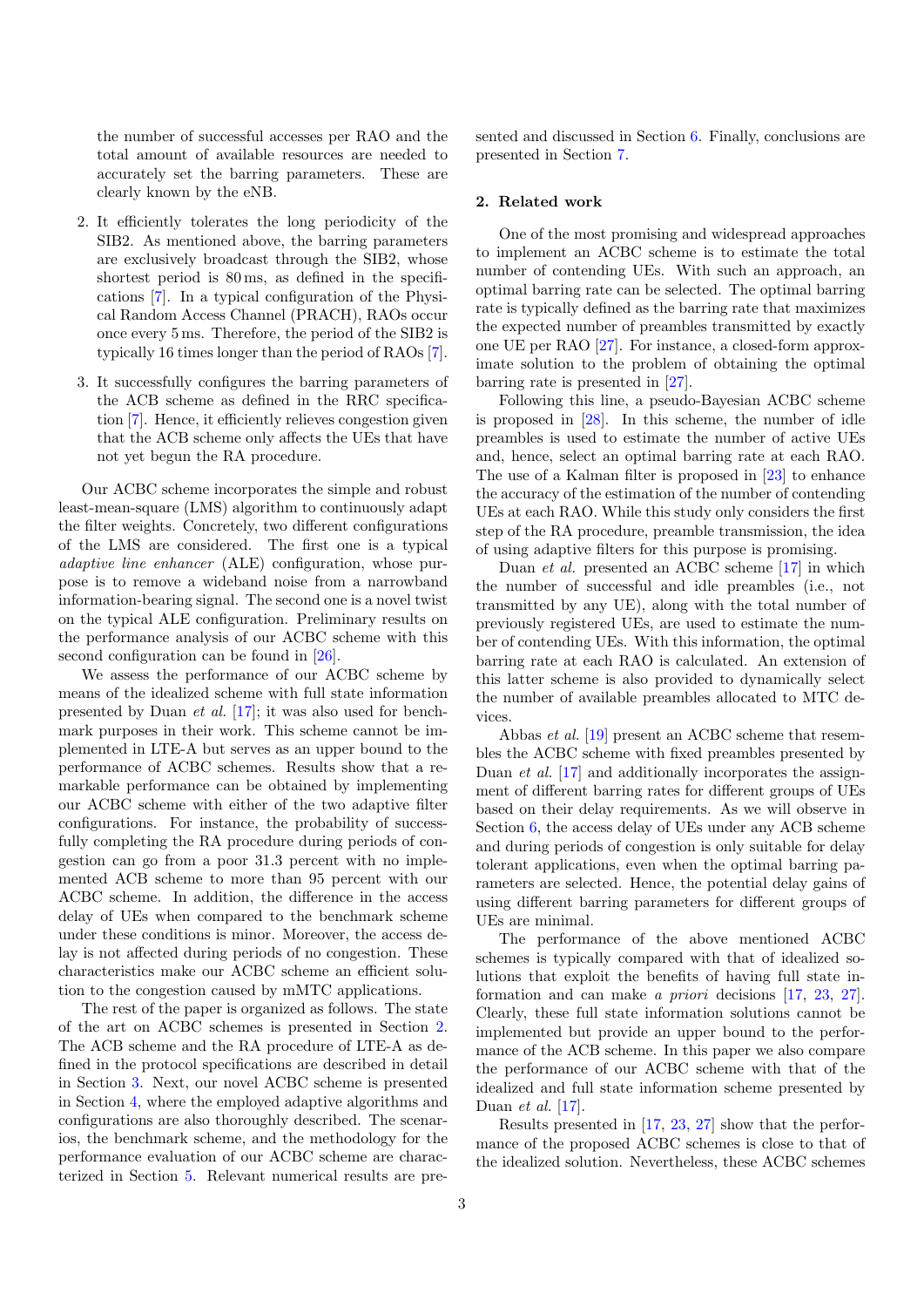cannot be implemented in current cellular networks because were developed based on an idealized ACB scheme in which: 1) every UE is subject to the ACB scheme, even after the beginning of the RA procedure and 2) the barring rate is calculated and broadcast by the eNB at each RAO.

Yet another factor that hinders the implementation of the ACBC schemes mentioned above is that, in order to accurately approximate the number of contending UEs, the eNB must be aware of the number of preambles transmitted by exactly one UE and also of at least one of the following: 1) the number of preambles not transmitted by any UE (i.e., idle preambles); or 2) the number of preambles transmitted by more than one UE (i.e., collisions). In a real world implementation, this information may not be available and the reasons for this are manifold. The interested reader is referred to studies such as [\[11,](#page-15-20) [16,](#page-15-12) [25\]](#page-16-0) for more information on this matter.

De Andrade et al. [\[25\]](#page-16-0) proposed and evaluated the performance of an ACBC scheme, along with several other access control schemes. The presented schemes consider the delay of each notification mechanism and their performance is assessed in terms of numerous KPIs. Results show that their ACBC scheme leads to the highest success probability (i.e., the probability to successfully complete the RA procedure) under a highly congested scenario. Nevertheless, the obtained success probability is lower than 0.8.

Finally, Tello-Oquendo et al. [\[29\]](#page-16-4) presented an ACBC scheme that incorporates a reinforcement learning technique. The proposed ACBC scheme may indeed be implemented in cellular networks as it was designed with the restrictions described above. For instance, the shortest period of the SIB2 was considered. On the other hand, the results obtained with this ACBC scheme were not entirely satisfactory. That is, a sufficiently high success probability can be obtained with this ACBC scheme under a highly congested scenario, but the access delay is more than 25 percent longer when compared to a near-optimal implementation of the ACB with fixed parameters. UES first according to the network configuration and the network configuration and the network configuration parameters;  $\frac{1}{2}$  ( $\frac{1}{2}$  ( $\frac{1}{2}$  ( $\frac{1}{2}$  ( $\frac{1}{2}$  ( $\frac{1}{2}$  ( $\frac{1}{2}$  ( $\frac{1}{2}$  ( $\frac{1}{2}$  (

Results presented by de Andrade et al. [\[25\]](#page-16-0) and by Tello-Oquendo et al. [\[29\]](#page-16-4) showcase the difficulty of designing ACBC schemes and the impact that the delay of notification mechanisms have on performance. As will be shown in Section [4,](#page-5-0) our ACBC scheme can be directly implemented in cellular networks as it considers each and every one of the system limitations and can lead to a success probability higher than 95 percent.

#### <span id="page-4-0"></span>3. Random access in LTE-A

In this section, we describe the ACB scheme and the contention-based RA procedure as defined in the specifications [\[7–](#page-15-6)[9\]](#page-15-7). A brief description of these is provided in Fig. [1.](#page-4-1)

In order to switch from idle to connected mode, the



<span id="page-4-1"></span>Figure 1: Random access (RA) in LTE-A: ACB scheme and RA procedure

then, they continue to the ACB scheme and, finally, the RA procedure. The network operates in a time-slotted channel in which the minimum unit for scheduling is the subframe.

The configuration parameters are broadcast by the eNB through the *System Information Blocks* (SIBs). The SIB1 includes, among other parameters, the periodicity of other SIBs in the parameter si-Periodicity  $\in$ {80, <sup>160</sup>, . . ., <sup>5120</sup>} ms [\[7\]](#page-15-6). The SIB2 includes some basic parameters such as the periodicity of the time/frequency resources in which preamble transmissions are allowed *t*rao (known as random access opportunities, RAOs). The SIB2 also includes the barring parameters [\[7,](#page-15-6) [9,](#page-15-7) [12,](#page-15-21) [13\]](#page-15-9).

Upon arrival, the UEs are subject to the ACB scheme and are divided into access classes (ACs) 0 to 15 according to their traffic characteristics. Each UE belongs to one out of the ten normal ACs (from ACs 0 to 9), and can also belong to one or more out of the high-priority categories (AC 10 is for emergency calls and ACs 11 to 15 are special ACs). The *j*th SIB2 transmission includes a barring rate  $p_{\rm acb}(j)$  and a mean barring time  $t_{\rm acb}(j)$  that are applied to all ACs 0 to 9, and to one or more of the ACs 10 to 15. The list of the high-priority categories that are subject to the ACB scheme is also included in the SIB2 [\[7\]](#page-15-6).

UEs subject to the ACB scheme must perform a barring check before initiating the RA procedure (i.e., before the transmission of their first preamble) as described in Algorithm [1](#page-5-1) [\[7,](#page-15-6) [8\]](#page-15-22).

UEs that succeed in the barring check are no longer subject to the ACB scheme [\[21\]](#page-15-14) and proceed to perform the RA procedure as follows.

Preamble (*Msg1*): Each UE randomly selects one out of the *r* available preambles and sends it towards the eNB in a RAO through the random access channel (RACH). Preambles in LTE-A are orthogonal (i.e., Zadoff-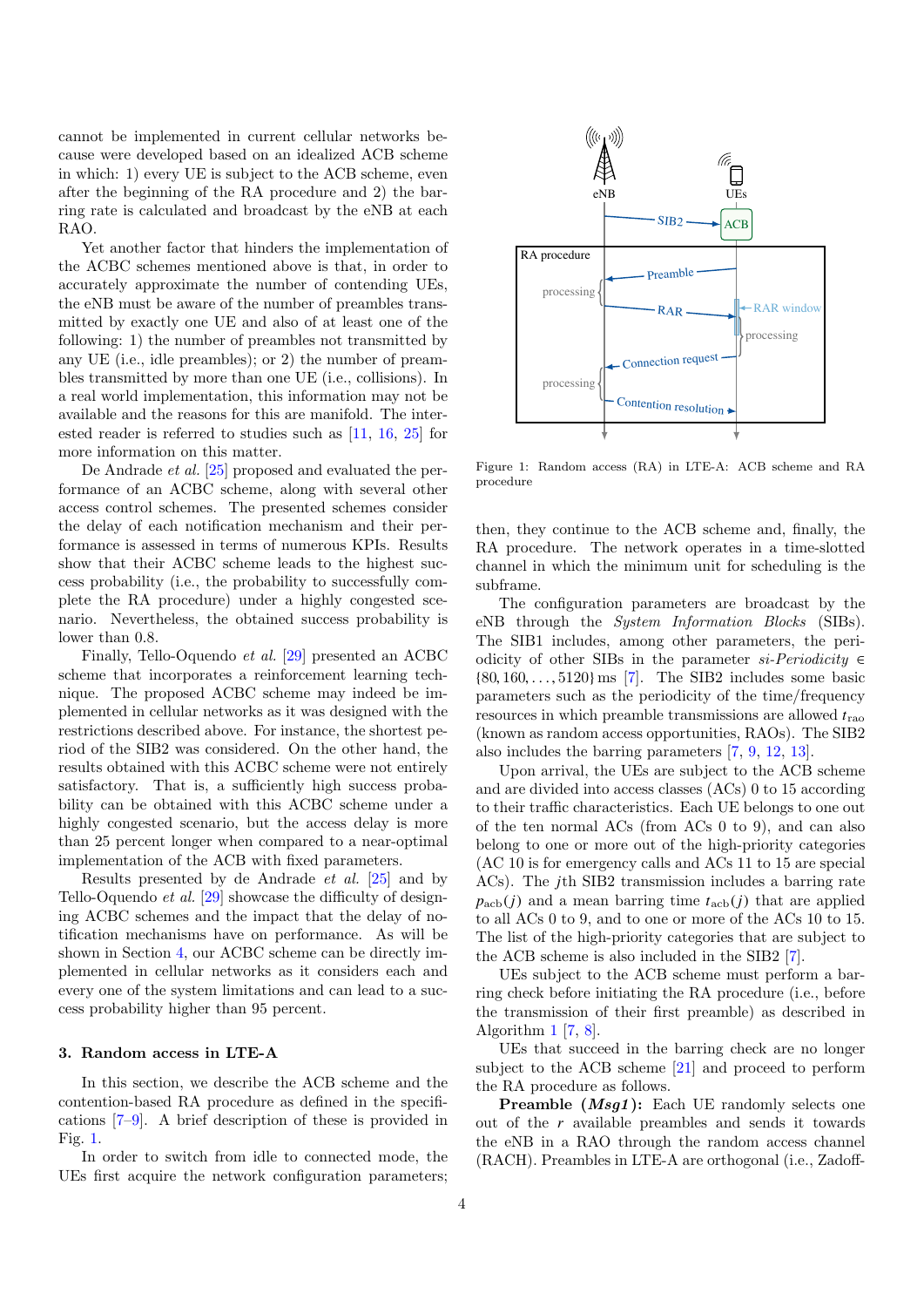| Algorithm 1 Access class barring (ACB) scheme. |  |  |  |  |  |  |
|------------------------------------------------|--|--|--|--|--|--|
|------------------------------------------------|--|--|--|--|--|--|

1: repeat

- 2: Select the mean barring time  $t_{\rm acb}(j)$  and barring rate  $p_{\rm ach}(i)$  broadcast by the eNB in the *j*th SIB2.
- 3: Generate  $\mathcal{U}[0,1) \equiv$  a random number with uniform distribution between 0 and 1.

4: **if**  $\mathcal{U}[0,1) \leq p_{\text{acb}}(j)$  then<br>5: Initiate the RA procedu

- 5: Initiate the RA procedure.
- 6: else
- 7: Generate a new  $\mathcal{U}[0, 1)$ .<br>8: Select the barring time a
- Select the barring time as

$$
t_{\text{barred}} = (0.7 + 0.6 \, \mathcal{U} \, [0, 1) \, t_{\text{acb}}(j). \qquad (1)
$$

9: Wait for *t*barred.

```
10: end if
```

```
11: until the RA procedure is initiated.
```
Chu) sequences, whereas in NB-IoT these are orthogonal single-tone frequency-hopping patterns. Therefore, multiple UEs can access the eNB in the same RAO using different preambles. The eNB decodes the preambles transmitted with sufficient power by exactly one UE.

On the other hand, two possible outcomes exist when the same preamble is transmitted by multiple UEs. In the first one, a collision occurs and the eNB does not decode the transmitted preamble. In the second one, the eNB correctly decodes the transmitted preamble. In this study we assume that the eNB only decodes preambles transmitted by exactly one UE; hereafter we refer to these as successful preambles. This assumption goes in line with the 3GPP recommendations for the performance analysis of the RACH [\[10\]](#page-15-8) and with most of the literature [\[11,](#page-15-20) [22–](#page-15-16) [24,](#page-16-5) [30](#page-16-6)[–32\]](#page-16-7). The interested reader may refer to [\[16\]](#page-15-12) for more details on the multiple causes for these two different outcomes, along with the two main assumptions related to the RA procedure and their impact on performance.

Processing the preambles at the eNB takes two subframes. After this period, the UE begins to wait for a RA response (RAR) window of length  $w_{\text{rar}}$  subframes to receive a RAR message from the eNB.

RAR (Msg2): The eNB computes an identifier for each successfully decoded preamble and sends the RAR message through the physical downlink control channel (PDCCH). It includes, among other data, uplink grants for the transmission of Msg3. There can be up to one RAR message in each subframe, but it may contain several uplink grants; each of which is associated to a successfully decoded preamble.

The PDCCH resources are limited, so a maximum of  $n_{\text{up}}$  uplink grants can be sent within a RAR window. Specifically, up to three uplink grants can be sent per subframe in a RAR message; hence, the number of available

uplink grants per RAR window is given as  $n_{\text{ug}} = 3 w_{\text{rar}}$ .

**Connection request**  $(Msg3)$ : After receiving the corresponding uplink grant, the UEs adjust their uplink transmission time according to the received time alignment and schedule the transmission of the connection request message,  $Msq3$ , to the eNB through dedicated resources.

Contention resolution  $(Msq4)$ : The eNB transmits a contention resolution message in response to each received Msg3. If a UE does not receive Msg4 within a predefined time window known as the Contention Resolution Timer, then it declares a failure in the contention resolution and schedules a new preamble transmission.

The maximum number of allowed preamble transmissions for each UE is broadcast by the eNB through the SIB2 [\[7\]](#page-15-6). Whenever an access attempt fails (e.g., due to a preamble collision) and, if the maximum number of preamble transmissions has not been reached, the UE waits for a random backoff time (determined by the backoff indicator); then randomly selects and transmits a new preamble  $(Msq1)$  at the next RAO.

The RA procedure in NB-IoT is greatly similar to that in LTE-A with a few minor exceptions [\[33\]](#page-16-8). Concretely, the single difference between NB-IoT and LTE-A that has an impact on performance is that up to three coverage enhancement (CE) levels can be defined in NB-IoT (CE levels zero, one, and two). The CE level of a given UE defines the number of preamble repetitions to be performed one after another per each access attempt. Concretely, only one repetition performed at CE level zero, and the number of preamble repetitions increases with the CE level. Preamble repetitions are meant to reduce the probability of an access failure due to wireless channel errors [\[34,](#page-16-9) [35\]](#page-16-10). It is also important to mention that the preambles assigned to each CE may be different.

Every UE belongs to CE level zero unless the quality of the measured reference signals sent by the eNB is poor due to an unfavorable wireless environment, or the UE has reached the maximum number of access attempts successfully. In the latter case the UE increases its CE level.

As such, the number of UEs in CE levels one and two is expected to be a relatively low number when no congestion has occurred. Building on this, in this study we focus on the access control of the UEs in CE level zero as these contribute the most to congestion in the PRACH and assume that different preambles have been assigned to each CE level.

## <span id="page-5-0"></span>4. Access class barring configuration (ACBC) scheme

In this section we describe in detail the operation of our novel ACBC scheme. It is important to emphasize that a remarkable feature of our ACBC scheme is that it strictly adheres to the ACB scheme as defined in the specifications [\[7,](#page-15-6) [8\]](#page-15-22). That is, we provide an efficient method to calculate adequate parameters for the ACB scheme defined in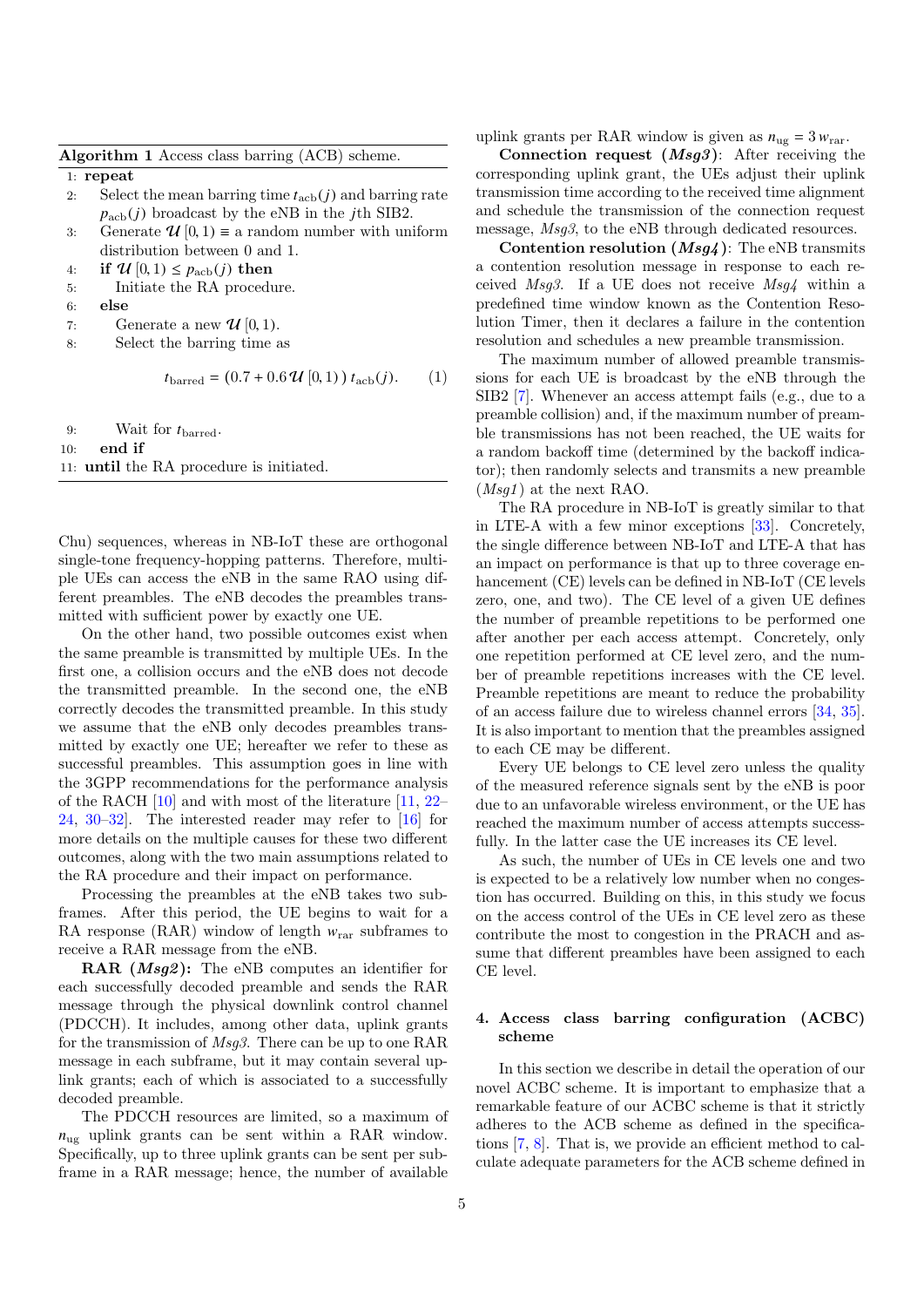

<span id="page-6-0"></span>Figure 2: Block diagram of the LTE-A RA procedure with our novel ACBC scheme. The random access is performed at each RAO, whereas the ACBC can only be performed once every  $t_{si}$  RAOs.

the standards. Therefore, it can be directly implemented at the eNBs.

The block diagram that describes the operation of the RA procedure with our ACBC scheme is shown in Fig. [2,](#page-6-0) from which two main blocks are clearly identified: random access (RA) and ACB configuration (ACBC). The RA, depicted in the upper part of Fig. [2,](#page-6-0) operates as described in Section [3.](#page-4-0)

Let  $a(i)$  be the number of UEs that attempt to switch from idle to connected mode for the first time at the *i*th RAO (i.e., UE arrivals). These UEs are subject to the ACB scheme.

Next, let  $f(i)$  be the number of UEs whose barring check at the *i*th RAO is successful. These UEs proceed to perform the RA procedure; hence,  $f(i)$  is also the number of UEs whose first preamble is transmitted at the *i*th RAO. Finally, *s* (*i*) is the number of UEs that have successfully transmitted a preamble at the *i*th RAO and that will receive an uplink grant within the *i*th (i.e. next) RAR window. Clearly, the RA is performed at each and every RAO. Therefore, the discrete time index *i* stands for the epoch number, where the epoch duration is one RAO.

In the ACBC block, depicted in the lower part of Fig. [2,](#page-6-0) the eNB calculates the barring parameters: mean barring time  $t_{\rm acb}(j)$  and barring rate  $p_{\rm acb}(j)$  that will be broadcast through the *j*th SIB2. The SIB2 is broadcast once every *t*si RAOs, hence, these parameters are adapted according to the perceived signaling traffic intensity throughout this period. As such, the discrete time index *j* stands for the epoch number when the epoch duration is *t*si RAOs. Consequently, the ACBC block operates at a time scale that is *t*si times greater than that of the RA block. Specifically, the *j*th SIB2 is broadcast at the  $i = (jt_{si})$ th RAO. Therefore,  $p_{\rm acb}(j)$  remains constant from the  $(jt_{\rm si} + 1)$ th until the  $((j + 1) t_{si})$ th RAO. We now describe in detail the processes to calculate the barring parameters  $p_{\rm acb}(j)$  and  $t_{\rm acb}(j)$ .

The eNB calculates the ratio of utilized to available resources immediately before the *j*th SIB2 transmission. For this, let  $R_s$  be the RV that defines the number of successful preambles at the a given RAO. Also let  $n(i)$  be the number of contending UEs (i.e., total number of preamble transmissions) at the *i*th RAO. From there, the theoretical PRACH (uplink) capacity can be defined as the maximum expected value of  $R_s$  for a given number of available preambles *r* and for any  $n(i) \in \mathbb{R}_{\geq 0}$ . The PRACH capacity is achieved when the number of contending UEs is  $n(i) = [\log (r/(r-1))]^{-1}$  and is calculated in [\[24\]](#page-16-5) as follows.

$$
c(r) = \left[ \log \left( \frac{r}{r-1} \right) \right]^{-1} \left( 1 - \frac{1}{r} \right)^{\left[ \log \left( \frac{r}{r-1} \right) \right]^{-1} - 1}.
$$
 (2)

In previous studies [\[20\]](#page-15-13), we found that

$$
c(r) \approx r \left(1 - \frac{1}{r}\right)^{r-1} \approx \frac{r}{e},\tag{3}
$$

where *e* is the Euler's number.

Next, let  $c(r, n_{\text{ug}})$  be the theoretical capacity of the newsly in the BA procedure: PBACH and PD. channels involved in the RA procedure: PRACH and PD-CCH. The capacity of the PDCCH is simply determined by the number of available uplink grants per RAR window,  $n_{\text{ug}}$  [\[10\]](#page-15-8). Hence, we have

$$
c(r, n_{\text{ug}}) = \min \left\{ c(r), n_{\text{ug}} \right\}. \tag{4}
$$

That is, the capacity of the RA procedure is the minimum between the PRACH capacity and the PDCCH capacity. We refer to  $c(r, n_{\text{ug}})$  simply as the signaling capacity.<br>With this information, the ratio of utilized to avail

With this information, the ratio of utilized to available resources is calculated in the scaling filter block shown in Fig. [2](#page-6-0) immediately before the *j*th SIB2 transmission (i.e., at the (*jt*si)th RAO) as

<span id="page-6-1"></span>
$$
\hat{s}(j) = \frac{1}{t_{\rm si} \ c \left(r, n_{\rm ug}\right)} \sum_{i = (j-1)t_{\rm si}+1}^{j t_{\rm si}} s(i). \tag{5}
$$

Then, let  $u(j)$  be the ratio of idle to available resources for the *j*th SIB2 broadcast interval. It is easily calculated as

<span id="page-6-2"></span>
$$
u(j) = 1 - \hat{s}(j). \tag{6}
$$

Next,  $u(j)$  serves as the input to the adaptive filtering process, whose output  $y(i)$  is used to calculate the barring rate for the *j*th SIB2 broadcast interval

$$
p_{\rm acb}(j) = \min \{y(j), 1\}.
$$
 (7)

Hence,  $p_{\rm acb}(j)$  decreases with the ratio of idle to available resources. This increases the probability of delaying the beginning of the RA procedure when most of the resources have been utilized.

Finally, we propose the dynamic selection of the mean barring time  $t_{\rm acb}(j)$  as a function of  $p_{\rm acb}(j)$ . For this, let *t*max be the longest mean barring time that can be broadcast by the eNB. Hereafter we refer to  $t_{\rm max}$  simply as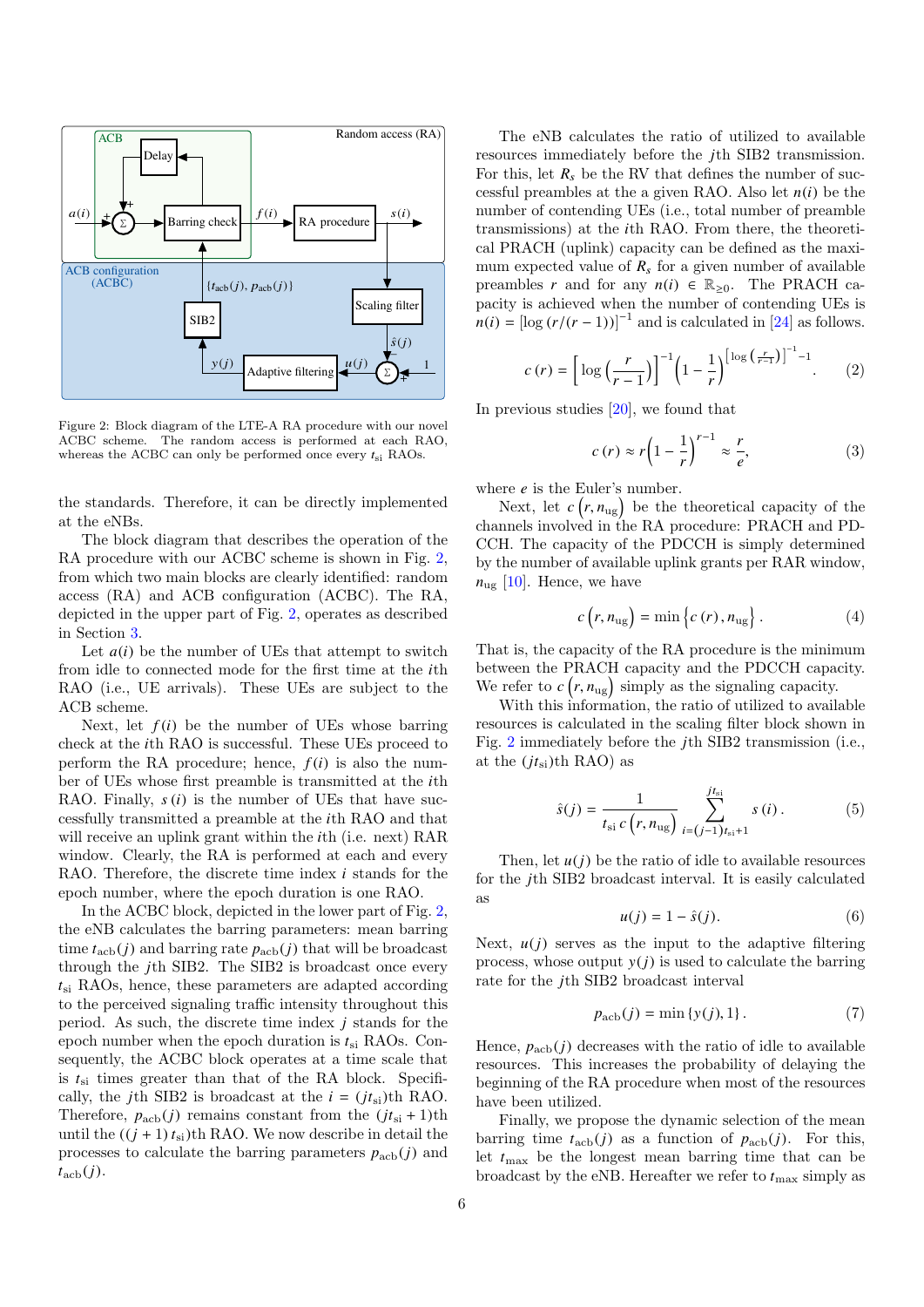the barring indicator; it is fixed and selected empirically by the network administrator. Then, the mean barring time is calculated as

$$
t_{\rm acb}(j) = (1 - p_{\rm acb}(j))^{\omega} t_{\rm max};\tag{8}
$$

where exponent  $\omega \in \mathbb{R}_{\geq 0}$ . The impact of parameter  $\omega$  on the performance of our ACBC scheme is discussed in Section [6.](#page-10-0) We now proceed to describe the selected adaptive algorithm and the two different configurations that were implemented in our ACBC scheme.

## 4.1. Adaptive filtering algorithm configurations

Our ACBC scheme incorporates an adaptive filtering algorithm to continuously adapt the weights of a filter according to the ratio of idle to available resources. While any adaptive algorithm can be incorporated, we have selected the simple and robust least-mean-square (LMS) algorithm. The latter is widely used because of its simplicity and numerical robustness [\[36\]](#page-16-11). Concretely, the complexity of the LMS algorithm is  $O(M)$ , where *M* is the filter length. That is, it scales linearly with the filter length as 2*M* +1 multiplications and 2*M* +1 additions are performed per iteration (i.e., per ACBC process) [\[36\]](#page-16-11). Since the eNBs possess great computational power, they can easily implement the LMS algorithm. A widely used alternative to the LMS is the recursive-least squares (RLS) algorithm, but our initial analyses revealed that the benefits of the LMS outperform those of the RLS for the target application.

The block diagram of the LMS adaptive algorithm is shown in Fig. [3.](#page-7-0) A buffer has been incorporated to clearly illustrate that the ratio of idle resources during the last *M* SIB2 intervals,

$$
\mathbf{u}(j) = [u(j), u(j-1), \dots, u(j-M+1)], \tag{9}
$$

serves as the input to the algorithm. In other words, a single value of  $u(j)$  is the input to the buffer as indicated by the thin arrow, and the output of the buffer is a vector as indicated by the thick arrows.

As Fig. [3](#page-7-0) shows, the LMS algorithm consists of two processes: the filtering and the adaptive process, which result in a feedback loop. In the filtering process, the output of a finite-duration impulse response (FIR) filter  $y(j)$ is computed from  $u(j)$ .

In the adaptive process, the output  $y(i)$  is compared to the desired response  $d(j)$  to obtain the a priori error  $e(j)$ . Then,  $e(j)$  serves as an input to the adaptive weight control mechanism. The latter is in charge of adapting the weights of the FIR filter

$$
\mathbf{w}(j) = [w_0(j), w_1(j), \dots, w_{M-1}(j)], \qquad (10)
$$

automatically based on  $e(j)$  and on the adaptation step size  $\mu$ . The LMS adaptive algorithm is summarized in Algorithm [2.](#page-7-1)



<span id="page-7-0"></span>Figure 3: Block diagram of the LMS adaptive algorithm.

Algorithm 2 LMS adaptive algorithm.

Input: the number of filter coefficients (i.e., the filter length) *M*

**Input:** the adaptation step size  $\mu$ 

1: Initialize the vector of filter coefficients  $w(0)$  and the input vector  $u(0)$  as

$$
w_m(0) = u(-m) = 0, \qquad m \in \{0, 1, \dots, M-1\} \quad (11)
$$

- 2: **for all**  $j = 1, 2, ...$  **do**<br>3: Select the desired re
- Select the desired response  $d(i)$

4: Filtering process:

<span id="page-7-3"></span><span id="page-7-2"></span>
$$
y(j) = \boldsymbol{w}^{\mathsf{T}}(j)\boldsymbol{u}(j) \tag{12}
$$

5: Adaptive process:

<span id="page-7-4"></span>
$$
e(j) = d(j) - y(j) \tag{13a}
$$

$$
\mathbf{w}(j+1) = \mathbf{w}(j) + \mu e(j)\mathbf{u}(j) \tag{13b}
$$

<span id="page-7-1"></span>6: end for

It is important to mention that  $\mu$  determines the socalled energy constraint or rate of adjustment  $\alpha$ , which links the a priori error *e*(*j*) with the a posteriori error  $\varepsilon(j)$  as follows [\[37,](#page-16-12) Chapter 5.3].

$$
\varepsilon(j) = d(j) - \mathbf{u}^{\mathrm{T}}(j) \mathbf{w}(j+1)
$$
  
=  $d(j) - \mathbf{u}^{\mathrm{T}}(j) (\mathbf{w}(j) + \mu \mathbf{u}(j) e(j))$  (14)  
=  $(1 - \alpha(j)) e(j);$ 

where  $\alpha(j) = \mu ||u(j)||^2$  is the energy constraint at time<br>index *i* and l, l is the Euclidean norm operator. As such index  $j$  and  $\|\cdot\|$  is the Euclidean norm operator. As such, parameter  $\alpha$  determines the rate at which  $w(j)$  is adjusted, based on  $u(i)$ .

For the LMS algorithm to be stable, the value of  $\mu$ must satisfy [\[36](#page-16-11)[–38\]](#page-16-13)

$$
|1 - \alpha(j)| \le 1 \qquad \forall j,
$$
 (15)

which gives

$$
0 < \alpha_{\text{max}} \le 2; \tag{16}
$$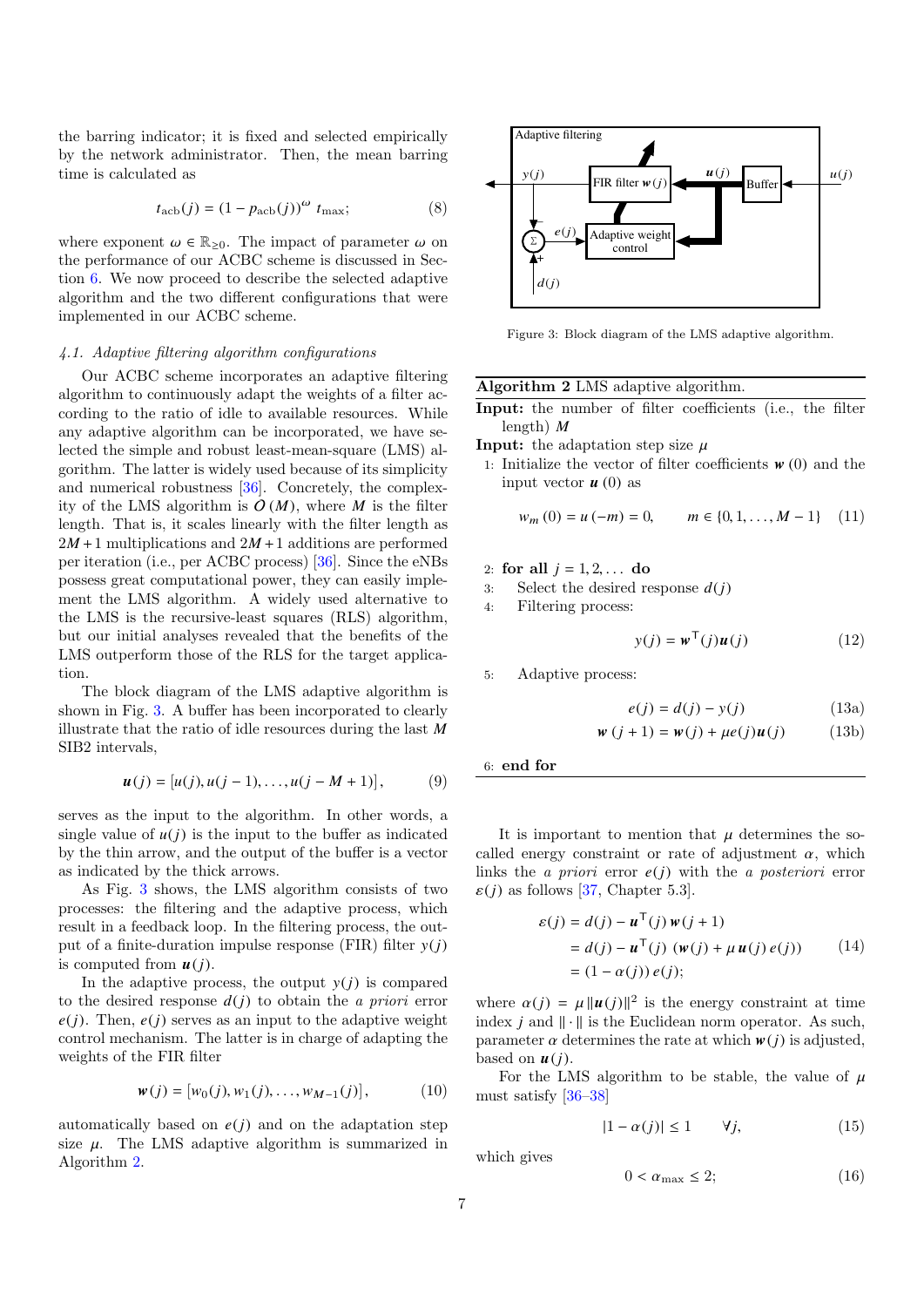where  $\alpha_{\text{max}} = \mu \max \{ ||u(j)||^2 \}$  for all *j*.<br>Please observe that in our ACBC

Please observe that, in our ACBC scheme,  $\alpha_{\text{max}}$  is achieved when no UE arrivals occur during *M* consecutive RAOs, which gives  $u(j - m) = 1$  for  $m \in \{0, 1, ..., M - 1\}$ . In such case, all the resources are idle, hence, we have  $\alpha_{\text{max}} = \mu M$ . Building on this, the possible values of  $\mu$  are bounded by the inequality

<span id="page-8-2"></span>
$$
0 < \mu \le \frac{2}{M}.\tag{17}
$$

One of the most typical applications of the LMS adaptive algorithm is that of an adaptive line enhancer (ALE). An ALE is a system that may be used to detect a sinusoidal or narrowband information-bearing signal buried in a wideband noise background [\[36,](#page-16-11) Chapter 6]. In our ACBC scheme, sudden variations of *u*(*j*) represent the wideband noise, in which the narrowband information signal is buried. In other words,  $u(j)$  is affected by the randomness of both, the distribution of UE arrivals and of the RA procedure. Hence, the filter weights are automatically adjusted by the LMS algorithm to suppress the sudden variations of  $u(j)$ .

In this study we propose and evaluate the performance of two different configurations of the LMS ALE. The first one is the typical ALE configuration and the second one, is a novel twist in the ALE configuration that causes the LMS algorithm to *pull* towards a desired output which is selected empirically. Hereafter we refer to the latter as the pulling adaptive line enhancer (PALE) configuration. The differences between these two configurations are now described in detail.

ALE: This a typical ALE configuration, in which the desired response (primary input) is the ratio of idle to available resources calculated at the *j*th SIB2 broadcast interval  $d(j) = u(j)$ . The (reference) input, is a delayed version of the latter. That is,  $u(j - \Delta)$ , where  $\Delta$  is the decorrelation delay. Therefore, the input vector is given as

$$
\boldsymbol{u}(j-\Delta) = \left[u\,(j-\Delta), u\,(j-\Delta-1), \ldots, u\,(j-\Delta-M+1)\right].\tag{18}
$$

By implementing the ALE configuration, the filter weights are automatically adjusted to minimize the error between  $u(j)$  and its past values  $u(j - \Delta - m)$  for  $m \in \{0, 1, \ldots, M-1\}$ . As a consequence, sudden variations are suppressed from  $y(i)$ . To implement this configuration, it is sufficient to substitute  $d(j)$  with  $u(j)$ , and  $u(j)$ with  $u(j - \Delta)$  in equations [\(12\)](#page-7-2), [\(13a\)](#page-7-3), and [\(13b\)](#page-7-4) of Algorithm [2.](#page-7-1) Fig. [4](#page-8-1) shows the block diagram of the ALE-LMS.

A consideration of importance in this configuration is that the decorrelation delay  $\Delta$  must be sufficiently large so the noise in  $u(j)$  is not correlated with that in  $u(j - \Delta)$ . We have observed that, since  $t_{si}$  is large when compared to  $t_{\text{rao}}$ , it is sufficient to set  $\Delta = 1$ .

PALE: This is a new twist on the typical ALE configuration, in which the desired response (primary input)  $d(j)$  is set to be a constant, selected empirically. On the other hand, the (reference) input is simply  $u(j)$ . That is,



<span id="page-8-1"></span>Figure 4: Block diagram of the adaptive line enhancer (ALE) with the LMS adaptive algorithm.

no correlation exists between the constant  $d(j)$ , and the variations in  $u(j - \Delta)$  for all  $\Delta \in \mathbb{Z}_{\geq 0}$ . Therefore we can set  $\Lambda = 0$ .

By implementing the PALE configuration, the filter weights are automatically adjusted to minimize the error between  $d(j)$  and  $u(j)$ , and to suppress the sudden variations of the latter. As a result,  $p_{\rm ach}(j)$  is pulled towards  $d(j)$ . Building on this, we suggest to set  $d(j) = 1$ . That is, equal to the maximum value of  $u(j)$ , which is only obtained when all the resources during the SIB2 broadcast interval are idle. As it will be seen in Section [6,](#page-10-0) setting  $d(j) = 1$  minimizes the delay of UEs during intervals of low signaling traffic intensity.

#### <span id="page-8-0"></span>5. Test scenarios, tools, and methodology

In this section we present the scenarios, the tools, and the methodology that will be used to assess the performance of our ACBC scheme.

Access control schemes must provide an adequate performance under several traffic conditions and network configurations. Hence, we evaluate the performance of the LTE-A RA procedure with our ACBC scheme under the following traffic models.

- 1. **Traffic model 1:** An interval in which  $n = 30000$ UE arrivals follow a uniform distribution within a period of  $t_{\text{dist}} = 60$  s [\[10\]](#page-15-8). This scenario corresponds to a period with a massive number of UE arrivals, still the number of UE arrivals per RAO *a*(*i*) is small when compared to the theoretical signaling capacity. Hence,  $\approx 100$  percent of the UEs successfully complete the RA procedure even when the ACB scheme is disabled. The performance evaluation under this scenario is relevant because it allows us to determine whether the UE arrivals that occur within intervals of low signaling traffic intensity are affected by the implemented ACBC scheme. For example, with an additional and unnecessary delay.
- 2. Traffic model 2: A high congestion interval in which  $n = 30000$  UE arrivals follow a Beta(3, 4) distribution within a distribution period of  $t_{\text{dist}} = 10$  s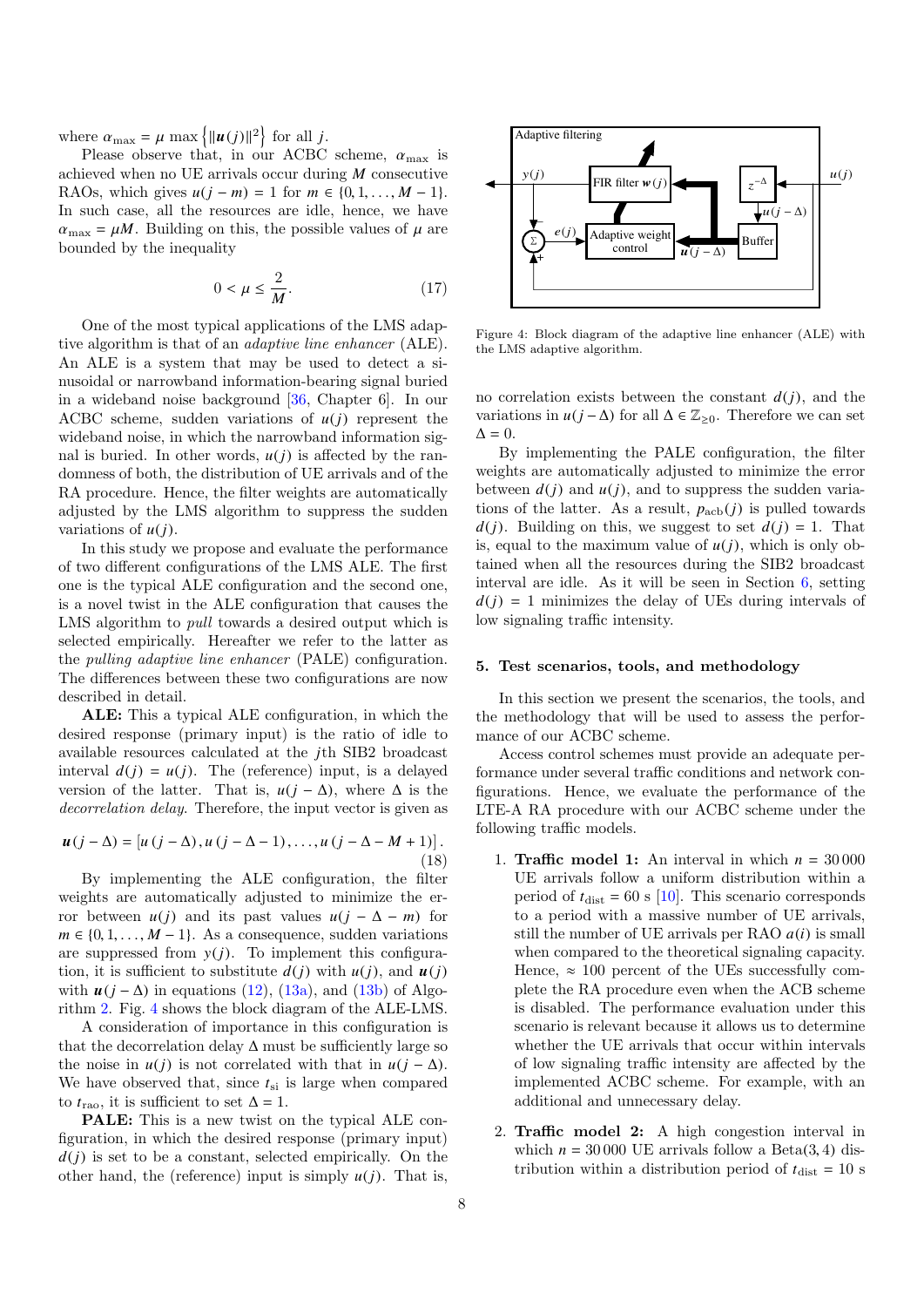<span id="page-9-0"></span>Table 1: Characteristics of the different traffic models defined by the 3GPP for the performance evaluation of the RA procedure [\[10\]](#page-15-8).

| Parameter                                 | Traffic model 1 | Traffic model 2 |
|-------------------------------------------|-----------------|-----------------|
| Number of UEs $n$                         | 30 000          | 30 000          |
| Distribution period $t_{\text{dist}}$ (s) | 60              | 10              |
| Distribution over $t_{\text{dist}}$       | Uniform         | Beta(3, 4)      |

<span id="page-9-1"></span>Table 2: Parameters for the selected network configuration.

| Parameter                                                              | Setting                     |
|------------------------------------------------------------------------|-----------------------------|
| Available preambles                                                    | $r \in \{30, 54\}$          |
| Subframe length                                                        | 1 <sub>ms</sub>             |
| RAO periodicity                                                        | $t_{\rm raO} = 5$ subframes |
| RAR window size                                                        | 5 subframes                 |
| Available uplink grants per RAR window                                 | $n_{\text{ue}} = 15$        |
| $si\text{-}Periodicity$                                                | $80 \,\mathrm{ms}$          |
| SIB <sub>2</sub> periodicity in RAOs                                   | $t_{\rm si} = 16$           |
| Maximum number of preamble transmissions                               | 10                          |
| Backoff indicator                                                      | $20 \,\mathrm{ms}$          |
| Detection probability for the k <sup>th</sup> preamble<br>transmission | $P_d(k) = 1 - 1/e^k$        |
| Maximum number of $Msg3$ and $Msg4$ transmis-<br>sions                 | 5                           |
| Detection probability for $Msq3$ and $Msq4$                            | 0.9                         |

[\[10\]](#page-15-8). The performance evaluation under this traffic model is the one that has attracted the most attention from the research community [\[10,](#page-15-8) [11,](#page-15-20) [24,](#page-16-5) [32\]](#page-16-7) because only 31.31 percent of the UEs successfully complete the RA procedure when a typical configuration is selected.

The main characteristics of these two traffic models are shown in Table [1.](#page-9-0)

The most common configuration for the PRACH is adopted along with other common settings and assumptions regarding the RA procedure [\[10,](#page-15-8) [11,](#page-15-20) [24,](#page-16-5) [32\]](#page-16-7). The selected configuration parameters for the RACH and the PDCCH, which are common for both traffic models are shown in Table [2.](#page-9-1) We assume a similar configuration for the NB-IoT PRACH and PDCCH.

A total of 48 and 64 preambles exist in NB-IoT and in LTE-A respectively. However, the eNB commonly reserves some preambles for high priority UEs in LTE-A and for higher CE levels in NB-IoT. The most typical setting for the number of available preambles for the contention-based RA procedure in LTE-A is  $r = 54$ , in which ten out of the total 64 preambles are reserved for contention-free RA [\[10,](#page-15-8) [11,](#page-15-20) [24,](#page-16-5) 32. On the other hand, setting  $r = 30$  for CE level zero in NB-IoT allows for the reservation of the remaining 18 preambles for UEs with a higher CE level.

These two different values of *r* are quantitatively different from the perspective of our ACBC scheme. To showcase this difference, let  $S_i$  be the RV that defines the number of assigned uplink grants at the *i*th RAO. We show the expected value of  $S_i$  as a function of  $n(i)$  for a given  $r \in$ 



<span id="page-9-2"></span>Figure 5: Expected number of assigned uplink grants  $\mathbb{E}[S_i; r]$  as a function of the number of contending UEs at the *i*th RAO  $n(i)$  for  $r \in \{30, 54\}$  and  $n_{\text{ug}} = 15.$  The x-axis is shown in logarithmic scale.

 $\{30, 54\}$ , denoted as  $\mathbb{E}[S_i; r]$  in Fig. [5.](#page-9-2) It can be seen that  $\mathbb{E}[S_i; r]$  is an increasing function that reaches its absolute  $\mathbb{E}[S_i; r]$  is an increasing function that reaches its absolute maximum when the number of preamble transmissions per RAO is  $[\log (r/(r-1))]^{-1}$ . Hence, our ACBC scheme will<br>decrease  $n_{-1}(i)$  as  $n(i)$  increases until  $[\log (r/(r-1))]^{-1}$ . decrease  $p_{\text{acb}}(j)$  as  $n(i)$  increases until  $[\log (r/(r-1))]^{-1}$ ;<br>this is the desired behavior. Conversely  $\mathbb{E}[S, r]$  becomes this is the desired behavior. Conversely,  $\mathbb{E}[S_i; r]$  becomes a decreasing function for  $n(i) > [\log (r/(r-1))]^{-1}$ , which<br>in turn causes our ACBC scheme to increases  $n_{\text{c}}(i)$ . In in turn causes our ACBC scheme to increases  $p_{\rm ach}(i)$ . In other words, the operation of our ACBC scheme is adequate if  $n(i) \leq [\log (r/(r-1))]^{-1}$ .<br>It can also be observed in Fig.

It can also be observed in Fig. [5](#page-9-2) that the rate of change of  $\mathbb{E}[S_i; r]$  is higher for  $r = 30$  than for  $r = 54$ , especially as  $n(i) \rightarrow [\log (r/(r-1))]^{-1}$ . The main reason for this is<br>that  $c(30.15)$  (i.e., the theoretical signaling capacity for that  $c(30, 15)$  (i.e., the theoretical signaling capacity for  $r = 30$ ) is limited by the number of preambles. On the other hand,  $c(54, 15)$  is mainly limited by  $n_{\text{ug}} = 15$ . As will be confirmed throughout the following section, this in turn makes the adequate configuration of our ACBC scheme more challenging for  $r = 30$  than for  $r = 54$ .

Results were obtained by means of a C-based simulator that closely replicates the arrival process of the UEs, the ACB scheme, and the RA procedure as described in the specifications [\[7,](#page-15-6) [8\]](#page-15-22). In each simulation, the adaptive algorithm is initialized as described previously and the filter weights are stabilized. Then, *n* = 30 000 UE arrivals are scheduled within the distribution period,  $t_{\text{dist}}$ , which begins at  $i = 0$ . The *j*th SIB2 is broadcast at the  $(jt_{si} + i_r)$ <sup>th</sup> RAO, where  $i_r = \mathcal{U}[0, t_{si} - 1]$  is a discrete random time shift. A simulation run ends when every UE has terminated the RA procedure. The number of simulation runs is set to the smallest number that ensures that all the cumulative KPIs obtained up to the last simulation differ from those obtained up to the previous simulation by less than 0.01 percent.

#### 5.1. Performance metrics and adequate configuration

In this paper, we assess the performance in terms of the following KPIs.

1. Success probability  $P_s$  defined as the probability to successfully complete the RA procedure within the maximum number of preamble transmissions.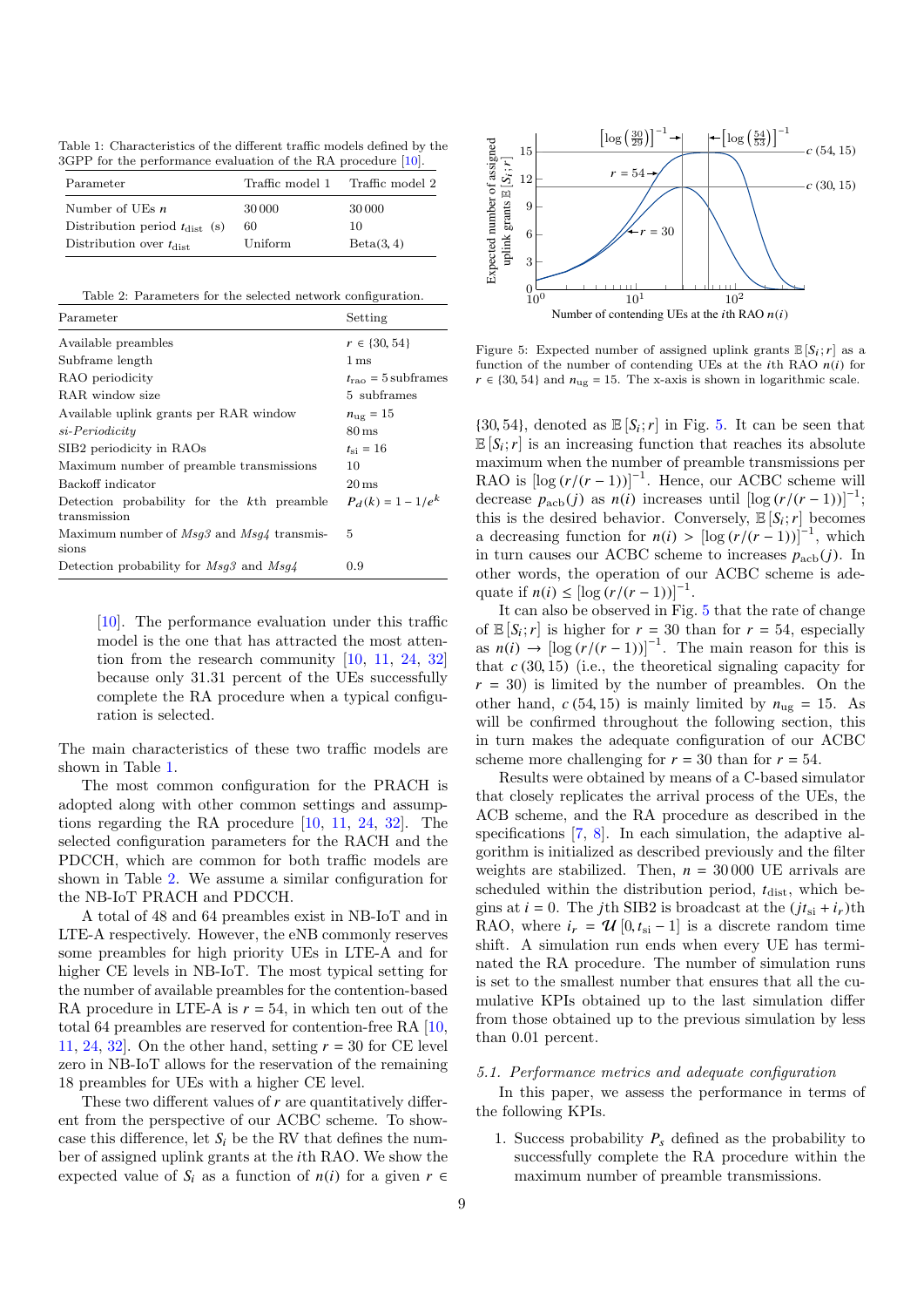- 2. Access delay *D* defined as the time elapsed between the first access attempt (barring check or preamble transmission) of a UE and the successful completion of its RA procedure. It is assessed in terms of the 95th percentile  $D_{95}$  given in seconds. That is, the delay of 95 percent of the UEs that successfully complete the RA procedure is  $D_{95}$  or less. The performance under the traffic model 1 is assessed in terms of the increase in delay due to the implementation of an ACBC scheme given as  $\Delta D_{95} = D_{95} - D_{95}^*$ , where  $D_{95}^*$  is the 95th percentile of access delay obtained with no ACB scheme for the selected configuration.
- 3. Number of preamble transmissions performed by the UEs that successfully complete the RA procedure *K*. It is assessed in terms of its expected value  $E[K]$ .

The methodology for our study is as follows. We first find an adequate value of parameter  $\mu$ . For this, we observe the behavior of our ACBC scheme under the traffic model 1 for different values of  $\mu$  in the range defined by [\(17\)](#page-8-2). An adequate value of  $\mu$  is selected empirically based on the response from the adaptive filter. Specifically, we aim to suppress the sudden variations of  $u(j)$  while achieving the fastest possible convergence toward its expected value  $\mathbb{E}[u(j)]$ . It is important to emphasize that similar trial and error approaches to select  $\mu$  are the most common in the practice  $[39]$ . The reason for this is that  $\mu$  depends on several factors that are application-specific and may not be known. Consequently, the selection of an optimal value is oftentimes impossible.

Then, we continue to find the "optimal" configuration of our ACBC scheme. It is defined as the combination of the barring indicator  $t_{\text{max}}$ , filter length *M*, and exponent  $\omega$ that leads to the minimum *D*<sup>95</sup> under both traffic models given  $P_s \geq 0.95$  under the traffic model 2 for a given *r*. We denote the optimal values of these parameters as  $t^*_{\text{max}}$ , *M*<sup>∗</sup>, and  $ω^*$ , respectively.<br>Duan *et al* [17] prope

Duan et al. [\[17\]](#page-15-17) proposed an idealized full state information scheme that is used as a benchmark for their ACBC scheme; the latter is called D-ACB. As described by Duan et al. [\[17\]](#page-15-17), the benchmark scheme has full state information on the number of contending UEs at each RAO, hence, it can select the optimal barring rate accordingly. On the other hand, their D-ACB scheme estimated the number of contending UEs based on the number of successful and idle preambles, but also on the number of previously registered UEs.

It is important to observe that all of the ACBC schemes presented by Duan et al. [\[17\]](#page-15-17) were designed for an idealized ACB scheme. That is, they assume the barring parameters are calculated and transmitted at each RAO and also that every UE is subject to the ACB scheme even after initiating the RA procedure. This is not the behavior of the ACB scheme as defined in the protocol specifications [\[7\]](#page-15-6).

Therefore, we have extended the original benchmark scheme proposed by Duan *et al.* [\[17\]](#page-15-17) to cope with the periodicity of the SIB2  $t_{si}$ . As such, the optimal barring rate is calculated as

<span id="page-10-1"></span>
$$
p_{\text{acb}}^*(j) = \min\left\{1, \frac{r}{n'(j)}\right\} \tag{19}
$$

where

$$
n'(j) = \frac{1}{t_{\rm si}} \sum_{i=(j-1)t_{\rm si}+1}^{jt_{\rm si}} n(i); \tag{20}
$$

please recall that  $n(i)$  is the number of contending UEs at the *i*th RAO.

Also, please observe that [\(19\)](#page-10-1) is exactly as defined by Duan *et al.* [\[17\]](#page-15-17) for  $t_{\rm si} = 1$ , and we simply introduce  $n'(j)$  to obtain the average optimal barring rate for any  $t_{\rm si} \geq 1$  RAO. Hereafter we refer to this extended scheme simply as the idealized full state information (IFI) scheme; it is used to assess the performance of our ACBC scheme. The barring time  $t_{\rm acb}(j)$  at each barring check under both schemes is deterministic of one RAO [\[17\]](#page-15-17).

In the following section, we present relevant results derived from the performance analysis of both, the ALE and PALE configurations, along with their optimal parameter configurations.

## <span id="page-10-0"></span>6. Results and discussion

In this section we present and discuss relevant results obtained from the performance evaluation of the RA procedure with our ACBC scheme. As a starting point, we find an adequate value for parameter  $\mu$ . Then, we compare the performance of our ACBC scheme with that of: 1) our ACBC scheme with no filtering process; 2) a static ACBC scheme with fixed  $p_{\text{acb}}^*(j)$  and  $t_{\text{acb}}^*(j)$ ; and 3) the IFI scheme. The optimal configuration of each of these schemes is assumed. Next, we showcase the robustness of our ACBC scheme by evaluating the impact that deviations from the optimal configuration have on performance. Finally, we discuss the impact of realistic assumptions on the performance of the IFI scheme.

We investigate the impact of  $\mu$  on the response of the adaptive algorithm by observing its behavior under the traffic model 1. For this, Fig. [6](#page-11-0) shows the response of the algorithm during the first 100 SIB2 transmissions with the ALE configuration for  $\mu \in \{2/M, 1/(25M), 1/(50M)\}$ . Results from a single simulation run are shown to showcase the impact of  $\mu$ ; we have confirmed that these results represent the common behavior of the adaptive algorithm. Typical values  $M = 32$  and  $r = 54$  have been selected and UEs ignore the ACB scheme (e.g., were assigned to high priority ACs). That is, at this point we are only interested in observing the difference between the calculated *u*(*j*) and  $p_{\rm ach}(j)$ , not in their effect in the UE arrivals.

In particular, we are set to find a setting for  $\mu$  that successfully reduces the variations of  $u(j)$  with the fastest possible convergence toward  $\mathbb{E}[u(j)]$ . Under the traffic model  $1, n = 30000 \text{ UE }$  accesses are uniformly distributed within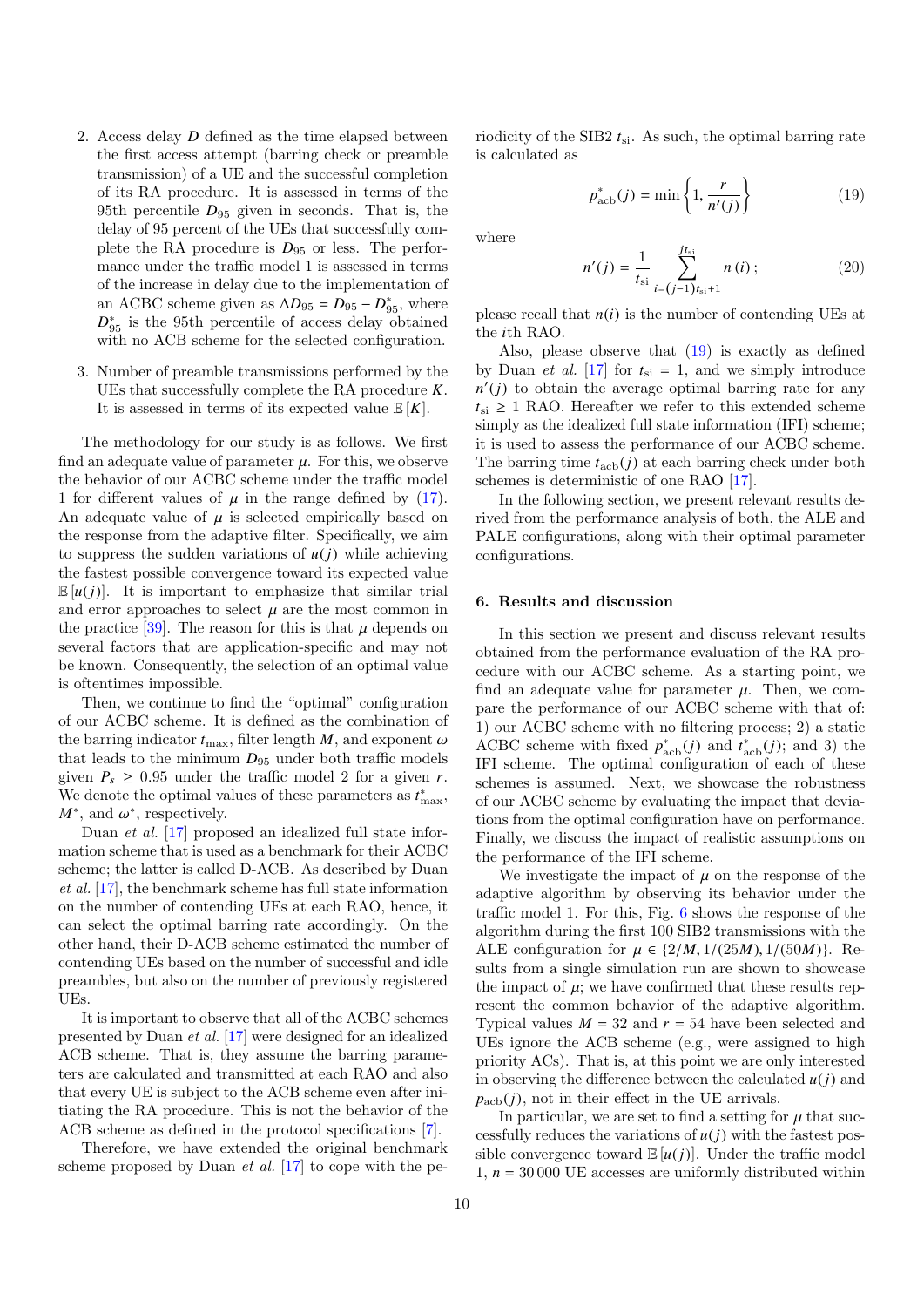

<span id="page-11-0"></span>Figure 6: Ratio of idle to available resources  $u(j)$  and barring rate  $p_{\rm acb}(j)$  calculated at the jth SIB2 for  $\mu \in \{2/M, 1/(25M), 1/(50M)\};$ <br>UEs ignore the ACB scheme.

60 s. Next, let *A* be the RV that defines the number of UE accesses at an arbitrary RAO within the distribution period. Hence,  $a(i)$  is the outcome of a single experiment for RV *A* at the *i*th RAO. Given  $t_{\text{rao}} = 5$  subframes, we have  $\mathbb{E}[A] = n/12000 = 2.5$ . From there, the following approximation can be obtained by substituting *s*(*i*) with  $\mathbb{E}[A]$  in [\(5\)](#page-6-1) and [\(6\)](#page-6-2).

$$
\mathbb{E}\left[u(j)\right] \approx 1 - \frac{1}{t_{\rm si} \ c\left(r, n_{\rm ug}\right)} \sum_{i=\left(j-1\right)t_{\rm si}+1}^{j t_{\rm si}} \mathbb{E}\left[A\right] = 1 - \frac{\mathbb{E}\left[A\right]}{c\left(r, n_{\rm ug}\right)}\tag{21}
$$

which gives  $\mathbb{E}[u(j)] \approx 5/6$  for  $r = 54$ . This value has been confirmed by simulation and by an analytical model [\[16\]](#page-15-12).

It can be seen in Fig. [6](#page-11-0) that the maximum possible value of  $\mu = 2/M$  does not provide the desired response because the variations of  $p_{\rm acb}(j)$  are even greater than that of  $u(j)$ . On the other hand, the LMS algorithm behaves as a low-pass filter with a sharp cutoff bandwidth that successfully suppresses the sudden variations of  $u(j)$  when lower values of  $\mu$  are selected. However, it can also be observed in Fig. [6](#page-11-0) that  $\mu = 1/(50M)$  induces a slightly higher delay than  $\mu = 1/(25M)$ . That is, the curve for  $\mu = 1/(50M)$  converges more slowly toward  $\mathbb{E} [u(j)]$  than the curve for  $\mu = 1/(25M)$  and the variations of both are comparable. Hence,  $\mu = 1/(25M)$  is used throughout the remainder of the paper. The interested reader is referred to [\[36,](#page-16-11) Chapter 6] for more details on the impact of  $\mu$  in the response of the LMS algorithm.

# 6.1. Performance of ACBC schemes with the optimal configuration

We begin our performance analysis by presenting the optimal configuration of the selected ACBC schemes given  $t_{\rm si}$  = 16 RAOs in Table [3.](#page-11-1) As mentioned above, the optimal configuration of each ACBC scheme is defined as the configuration that leads to the shortest  $D_{95}$  under both traffic models, given  $P_s \geq 0.95$  under the traffic model 2. To find the optimal configuration of our ACBC scheme, we have evaluated the performance with  $\omega \in \mathbb{Z}_{\geq 0}$ , *M* ∈ {1, 2, 4, . . ., 128}, and  $t_{\text{max}}$  ∈ {0.1, 0.2, . . . , 10} s for each  $r \in \{30, 54\}$ . We have observed that the optimal value of

Table 3: Optimal configuration of the different ACBC schemes.

<span id="page-11-1"></span>

| ACBC scheme  | Parameter                      | Optimal value |        |
|--------------|--------------------------------|---------------|--------|
|              |                                | $r = 30$      | $r=54$ |
| ALE          | $\omega$                       | 3             | 3      |
|              | M                              | 32            | 32     |
|              | $t_{\rm max}$                  | 3.8           | 0.3    |
| <b>PALE</b>  | M                              | 16            | 32     |
|              | $t_{\rm ach}(j) = t_{\rm max}$ | 4.2           | 0.6    |
| No filtering | $\omega$                       | 0             | 2      |
|              | $t_{\rm max}$                  | 5.4           | 3.3    |
| Static       | $p_{\rm ach}(i)$               | 0.11          | 0.31   |
|              | $t_{\rm acb}(j)$               | 1.2           | 1.75   |

the mean barring time for the PALE configuration is simply  $p_{\text{acb}}^*(j) = t_{\text{max}}^*$ .

The KPIs obtained under both traffic models with the optimal configuration of each of the selected ACBC schemes are presented in Table [4.](#page-12-0) KPIs obtained with no implemented ACB scheme have been included as a reference. The success probability  $P_s$  under the traffic model 1 has been omitted because it is equal to one for all cases.

It is important to emphasize that the IFI scheme cannot be implemented in current cellular systems. As a consequence, the performance reported in Table [4](#page-12-0) for the IFI scheme is not achievable in practice. However, it provides an upper bound for the performance of the ACB scheme. A detailed study on the impact of realistic assumptions on the performance of the IFI scheme is presented on page [13.](#page-13-0)

Table [4](#page-12-0) reveals that  $P_s \geq 0.95$  can be obtained with any of the selected ACBC schemes under the traffic model 2 for both  $r \in \{30, 54\}$ . As it can be seen, the  $D_{95}$  obtained with our ACBC scheme with the ALE and PALE configurations is up to 50 percent shorter than with no filtering process. This showcases the benefits the adaptive filter. Moreover, the  $D_{95}$  obtained with our ACBC under the traffic model 2 is, in the worst case, around 28 percent longer than the one obtained with the IFI scheme. This difference is significant, but is important to emphasize that our ACBC scheme can be implemented at the eNBs in its current form.

Yet another interesting aspect is that the *D*<sup>95</sup> obtained with our ACBC scheme under the traffic model 2 is around 48 percent shorter than the one obtained with the static ACBC despite the long period  $t_{si} = 16$ . Still, the achieved *D*<sup>95</sup> with any of the ACBC schemes under the traffic model 2 is in the order of a few seconds; such long delay is only suitable for delay-tolerant applications.

Needless to say, the optimal performance under the traffic model 1 is obtained with no ACB scheme, but also with the IFI scheme. That is, the effect of the deterministic barring time of one RAO combined with a sufficiently high  $p_{\rm acb}^{*}(j)$  is not observable in the selected KPIs. On the other hand, the longest  $D_{95}$  under the traffic model 2 is obtained with the static ACBC and a similar  $D_{95}$  is obtained under the traffic model 1. Naturally, the static ACBC is not an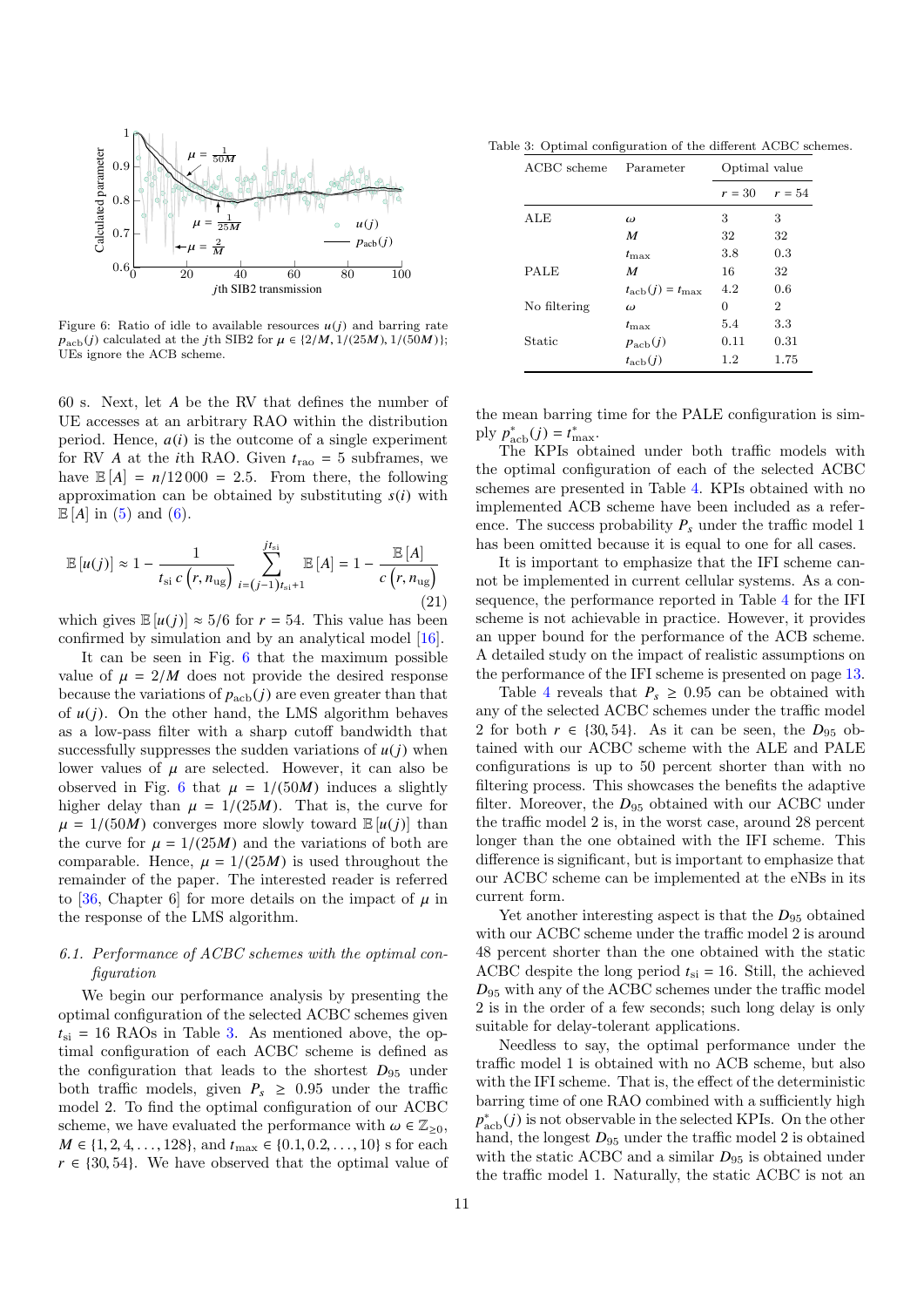<span id="page-12-0"></span>

|              | Traffic model 1                                      |          |                                                 |        | Traffic model 2               |          |                                                      |          |                                                 |        |
|--------------|------------------------------------------------------|----------|-------------------------------------------------|--------|-------------------------------|----------|------------------------------------------------------|----------|-------------------------------------------------|--------|
|              | 95 <sup>th</sup> percentile<br>of access<br>delay(s) |          | Expected number<br>of preamble<br>transmissions |        | <b>Success</b><br>probability |          | 95 <sup>th</sup> percentile<br>of access<br>delay(s) |          | Expected number<br>of preamble<br>transmissions |        |
| ACBC scheme  | $r = 30$                                             | $r = 54$ | $r = 30$                                        | $r=54$ | $r = 30$                      | $r = 54$ | $r = 30$                                             | $r = 54$ | $r = 30$                                        | $r=54$ |
| ALE          | 0.110                                                | 0.057    | 1.576                                           | 1.500  | 0.951                         | 0.965    | 14.450                                               | 6.807    | 2.438                                           | 2.584  |
| PALE         | 0.065                                                | 0.059    | 1.575                                           | 1.500  | 0.968                         | 0.979    | 14.425                                               | 7.286    | 2.557                                           | 2.485  |
| No filtering | 6.984                                                | 0.165    | 1.567                                           | 1.500  | 0.997                         | 0.967    | 21.440                                               | 10.839   | 2.065                                           | 2.189  |
| Static       | 30.349                                               | 13.379   | 1.548                                           | 1.494  | 0.951                         | 0.950    | 30.927                                               | 13.584   | 2.348                                           | 2.635  |
| IFI          | 0.060                                                | 0.055    | 1.576                                           | 1.500  | 0.988                         | 0.971    | 11.491                                               | 5.468    | 3.123                                           | 3.392  |
| No ACB       | 0.060                                                | 0.055    | 1.575                                           | 1.500  | 0.115                         | 0.313    | 0.175                                                | 0.182    | 3.157                                           | 3.452  |

Table 4: KPIs obtained with the optimal configuration of the selected ACBC schemes and with no ACB scheme under both traffic models.

efficient solution to congestion.

Table [4](#page-12-0) also shows that the  $D_{95}$  obtained with our ACBC scheme under the traffic model 1 is less than seven percent higher than the minimum, achieved with no ACB scheme. The only exception occurs with the ALE configuration for  $r = 30$ . In this case, setting  $\omega = 3$  is not sufficient to achieve a lower *D*<sup>95</sup> and, as it will be discussed later in this section, selecting  $\omega \ge 4$  sharply increases  $t_{\text{max}}^*$ <br>to the point that there is no  $t \le 10$  s that leads to to the point that there is no  $t_{\text{max}} \leq 10$  s that leads to  $P_s \geq 0.95$  under the traffic model 2. Moreover, the effect of increasing  $\omega$  on  $t_{\text{max}}^*$  is magnified if no filtering process<br>is incorporated to our ACBC scheme. Concretely, no comis incorporated to our ACBC scheme. Concretely, no combination of  $t_{\text{max}}$  and  $\omega > 0$  given  $r = 30$  exists for which  $P_s \geq 0.95$  and selecting  $\omega = 0$  results in an excessively long access delay under the traffic model 1.

We have also evaluated the performance of our ACBC scheme with the optimal configuration shown in Table [3](#page-11-1) under congestion scenarios comparable to the traffic model 2. For instance, when  $n = 30000 \text{ UE}$  arrivals follow a Beta (4, 4) distribution over  $t_{\text{dist}} = 10$  s. The peak in the average number of UE arrivals is around five percent higher for Beta (4, <sup>4</sup>) than for Beta (3, <sup>4</sup>). The performance of our ACBC scheme under this traffic model is comparable to that under the traffic model 2 (see Table [4\)](#page-12-0) as  $P_s \geq 0.93$  is achieved with both the ALE and PALE configurations for  $r \in \{30, 54\}$ . Furthermore, the difference in  $D_{95}$  between these two traffic models is less than one percent.

Now we proceed to compare the behavior of the ALE and PALE configurations. For this, Fig. [7](#page-13-1) shows the ratio of idle to available resources  $u(j)$  and  $p_{\text{ach}}(j)$  with the optimal ALE and PALE configurations given  $r = 54$ . A similar behavior was observed for  $r = 30$ , so these results have been omitted.

It is important to point out that the first 12 000 RAOs after the beginning of the distribution period are shown in Fig. [7a](#page-13-2) and Fig. [7b](#page-13-3) as  $t_{si} = 16$  RAOs. On the other hand, the first 3200 RAOs are shown in Fig. [7c](#page-13-4) and Fig. [7d.](#page-13-5) Again, results from a single simulation run are shown and we have confirmed that these correspond to the common behavior of our ACBC scheme.

We can clearly observe in Fig. [7](#page-13-1) that the filtering pro-

cess smooths out the sudden variations (noise) of *u*(*j*). The result is a much more stable and accurate selection of  $p_{\text{acb}}(j)$ . Also it can be seen that the calculated  $u(j)$ with the ALE configuration under the traffic model 1 (see Fig. [7a\)](#page-13-2) is similar to the one calculated with the PALE configuration (see Fig. [7b\)](#page-13-3) despite the fact that, for the former,  $p_{\rm acb}(j) < 1$  for all *j*. This is caused by the selection of for all  $j$ , which is negligible. <sup>\*</sup> = 3 and  $t_{\text{max}}^* = 0.3$  s, which results in  $t_{\text{acb}}(j) \approx 1 \cdot 10^{-3}$  s<br>or all *i* which is negligible

On the other hand, the "pulling" effect of the PALE configuration can be clearly observed in Fig. [7b](#page-13-3) and in Fig. [7d.](#page-13-5) That is,  $p_{\text{ach}}(j) > u(j)$  for most *j* with the PALE configuration under the traffic model 2, and for every *j* under the traffic model 1. This effect is emphasized by the red arrows, which indicate the difference in amplitude between  $u(j)$  and  $p_{\text{acb}}(j)$ . For instance, Fig. [7c](#page-13-4) clearly shows that  $u(20) < p_{\text{acb}}(20)$ , while  $u(160) > p_{\text{acb}}(160)$  with the ALE configuration. This is caused by the delay in the response of the algorithm. On the other hand, Fig. [7d](#page-13-5) shows that  $u(j) < p_{\text{ach}}(j)$  for both  $j \in \{20, 160\}$  with the PALE configuration. Although the difference between *u*(160) and  $p_{\rm ach}(160)$  is considerably small.

## 6.2. Robustness of the proposed ACBC scheme

In this subsection we showcase the robustness of our ACBC scheme by showing the impact that deviations from the optimal ALE and PALE configurations have on performance.

We first investigate the impact of deviations from the optimal value of  $\omega$  on the performance of the ALE configuration. For this, the obtained ∆*D*<sup>95</sup> (under the traffic model 1) is shown in Fig. [8a](#page-14-0) and the obtained *D*<sup>95</sup> under the traffic model 2 is shown in Fig. [8b](#page-14-1) for  $\omega \in \{0, 1, ..., 7\}$ and  $r \in \{30, 54\}$ , given  $t_{\text{max}}^*$ . Fig. [8](#page-14-2) only shows plots corresponding to  $r = 30$  when  $\omega \le 3$  because there is no responding to  $r = 30$  when  $\omega \leq 3$  because there is no  $t_{\text{max}}^* \leq 10$  s for  $\omega > 4$ . That is, there is no  $t_{\text{max}} \leq 10$  s<br>
<sup>that</sup> leads to  $P > 0.95$  for  $\omega > 4$  when  $r = 30$ . This same that leads to  $P_s \ge 0.95$  for  $\omega \ge 4$  when  $r = 30$ . This same occurs for  $\omega \geq 8$  when  $r = 54$ .

Fig. [8a](#page-14-0) also shows that high values of  $\omega$  sharply decrease  $\Delta D_{95}$  but, as described above, excessively high values of  $\omega$  may greatly increase  $t_{\text{max}}^*$ . Building on this,  $\omega$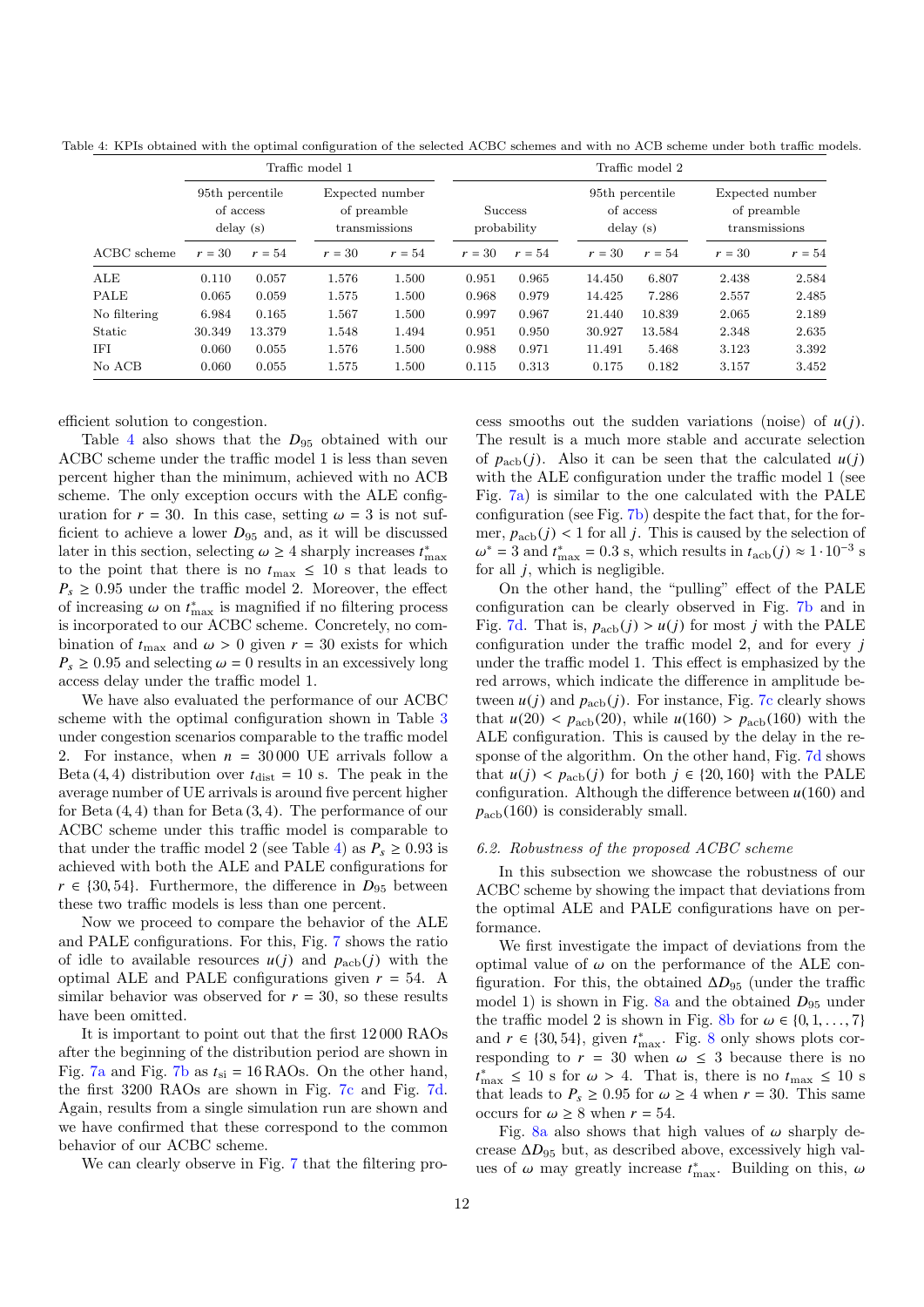<span id="page-13-4"></span><span id="page-13-2"></span>

<span id="page-13-1"></span>Figure 7: Ratio of idle to available resources  $u(j)$  and barring rate  $p_{\rm acb}(j)$  calculated at the jth SIB2 for a single simulation run and  $r = 54$ for the cases: (a) ALE, traffic model 1; (b) PALE, traffic model 1; (c) ALE, traffic model 2; and (d) PALE traffic model 2.

must be selected to reduce the access delay under the traffic model 1, but also to achieve an adequate response under the traffic model 2, especially if  $r = 30$ .

Next, we evaluate the impact on performance of deviations from  $M^*$  and from  $t^*_{\text{max}}$ , given that  $\omega^*$  is se-<br>lected. For this we illustrate  $P$  and  $D_{\text{ex}}$  under the traffic lected. For this, we illustrate  $P_s$  and  $D_{95}$  under the traffic model 2 for the ALE and PALE configurations in Fig. [9;](#page-14-3) *M* ∈ {8, 16, 32, 64} and  $t_{\text{max}}$  ∈ {0.1, 0.2, . . . , 5} s. Again, only results for  $r = 54$  are shown as a similar behavior was observed for  $r = 30$ . Results obtained with no ACB scheme are also included as a reference.

Fig. [9](#page-14-3) shows that the  $P_s$  obtained with our ACBC scheme is higher than that with no ACB with any  $t_{\text{max}} \in$  $\mathbb{R}_{>0}$ . It can also be observed that  $P_s > 0.95$  for all  $t_{\text{max}} > t_{\text{max}}^*$ . That is, selecting  $t_{\text{max}} > t_{\text{max}}^*$  results in an adequate  $P_s$  but slightly increases  $D_{95}$ . For example,  $D_{95} = 8.380$  and  $D_{95} = 8.108$  for the ALE and PALE configurations respectively if an intuitive value  $t_{\text{max}} = 1$  s is selected along with  $M^* = 32$ . On the other hand, selecting  $t_{\text{max}} < t_{\text{max}}^*$  results in a drastic drop in  $P_s$ , except for the  $\Delta L$  F configuration with  $M = 16$ . Building on this and ALE configuration with  $M = 16$ . Building on this, and on the fact that in a real world implementation it would be hard to select  $t^*$ <sub>max</sub> since the exact distribution of the arrivals is ignored, it is advisable to follow a preventive approach and select a relatively high  $t_{\text{max}}$ .

Also, it can also be observed from Fig. [9](#page-14-3) that the best performance is obtained with  $M = 32$ . That is, the lowest  $t_{\text{max}}^*$  was obtained by selecting  $M = 32$ , which leads to the lowest  $D_{95}$ . However, the performance obtained with other values of  $M$  is just slightly inferior. Consequently, the

<span id="page-13-5"></span><span id="page-13-3"></span>performance of our ACBC scheme is not greatly affected by the selected value of *M*, given that excessively short or long values are avoided.

# <span id="page-13-0"></span>6.3. Impact of realistic assumptions on the performance of the IFI scheme

We conclude our performance analysis by evaluating the performance of the IFI scheme under different scenarios. By doing so, we illustrate the impact of the factors that hinder the accurate selection of barring parameters. We assume the eNB always has perfect information on the number of UEs that will perform an access attempt at each RAO (i.e., even before the RAO occurs), and hence, can select the optimal barring rate as in [\(19\)](#page-10-1).

The scenarios are defined by two different factors. The first one is the selectivity of the ACB scheme and the second one is the periodicity of the SIB2  $t_{si}$ . That is, we assume that either: 1) every UE is subject to the ACB scheme; or 2) only the UEs that have not yet begun the RA procedure are subject to the ACB scheme. We also consider  $t_{si} \in \{1, 16\}$ . Hence, we consider the hypothetical case in which  $t_{\rm si} = 1$  besides the lowest achievable  $t_{\rm si}$  = 16 RAOs in LTE-A. The combination of these two factors results in the four scenarios included in Table [5,](#page-14-4) where we show the  $P_s$  obtained with the IFI scheme.

As it can be seen, the main factor that hinders the proper operation of the IFI scheme is the selectivity of the ACB scheme. That is, the IFI scheme can deal with the real periodicity of the SIB2 because a sufficiently high  $P_s \geq 0.95$  is achieved when every UE is subject to the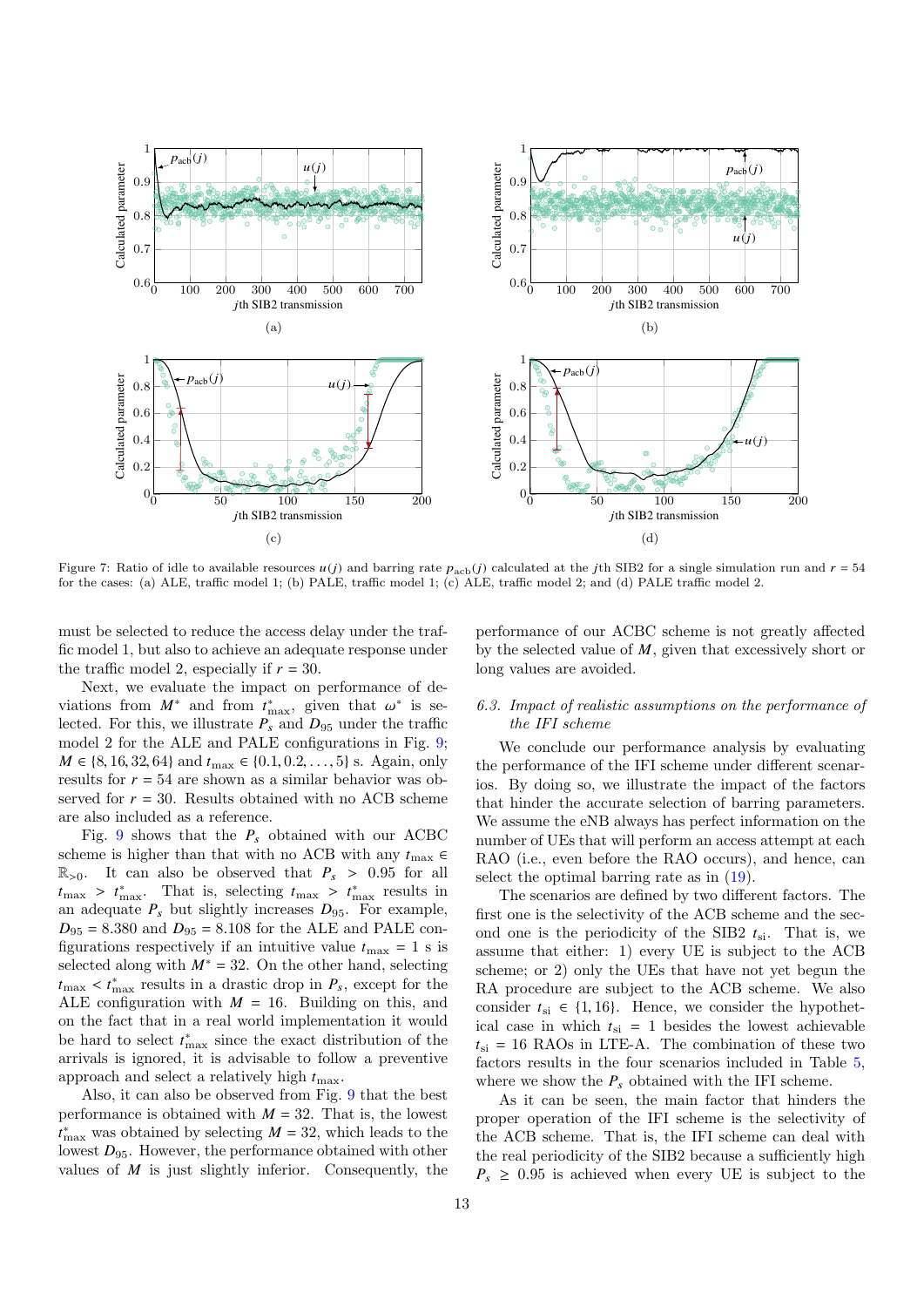<span id="page-14-0"></span>

Figure 8: (a) Increase in the 95th percentile of access delay under the traffic model 1  $\Delta D_{95}$  and (b) 95th percentile of access delay  $D_{95}$  under the traffic model 2 given  $t_{\text{max}}^*$ ,  $M^*$ , and  $\omega$  for the ALE configuration;  $r \in \{30, 54\}$ . No  $t_{\text{max}}^* \le 10$  s exists for  $\omega \ge 4$  and  $r = 30$ 

<span id="page-14-2"></span><span id="page-14-1"></span>

<span id="page-14-3"></span>Figure 9: Success probability  $P_s$  for the: (a) ALE and (b) PALE configurations, and 95th percentile of access delay  $D_{95}$  for the: (c) ALE and (d) PALE configurations as a function of  $t_{\text{max}}$  under the traffic model 2;  $r = 54$  and  $\omega^*$ .

ACB scheme. On the other hand, the performance of the IFI scheme is poor if the UEs are only subject to the ACB scheme before they initiate the RA procedure.

Concretely, if we compare the IFI scheme in this latter scenario with the case in which no ACB scheme is imple-mented (see Table [4](#page-12-0) on page [12\)](#page-12-0), a similar  $P_s = 0.313$  is obtained with  $r = 54$ . On the other hand, the  $P_s$  obtained with  $r = 30$  is even lower with the IFI scheme than with no ACB scheme (i.e.,  $P_s = 0.115$  with no ACB scheme). This problem may be solved by an adequate selection of the barring time  $t_{\rm acb}(j)$ , but no strategies to fine-tune this parameter were investigated in [\[17\]](#page-15-17).

<span id="page-14-4"></span>

|                      | Table 5: Success probability obtained with the IFI scheme under |  |  |  |
|----------------------|-----------------------------------------------------------------|--|--|--|
| different scenarios. |                                                                 |  |  |  |

| UEs subject to the<br>IFI scheme | SIB <sub>2</sub> periodicity,<br>$t_{\rm si}$ (RAOs) | <b>Success</b><br>probability $P_s$ |        |
|----------------------------------|------------------------------------------------------|-------------------------------------|--------|
|                                  |                                                      | $r = 30$                            | $r=54$ |
| Every UE                         | 1                                                    | 0.987                               | 0.988  |
|                                  | 16                                                   | 0.988                               | 0.971  |
| Only the UEs that have not       | 1                                                    | 0.106                               | 0.313  |
| yet begun the RA procedure       | 16                                                   | 0.100                               | 0.312  |
|                                  |                                                      |                                     |        |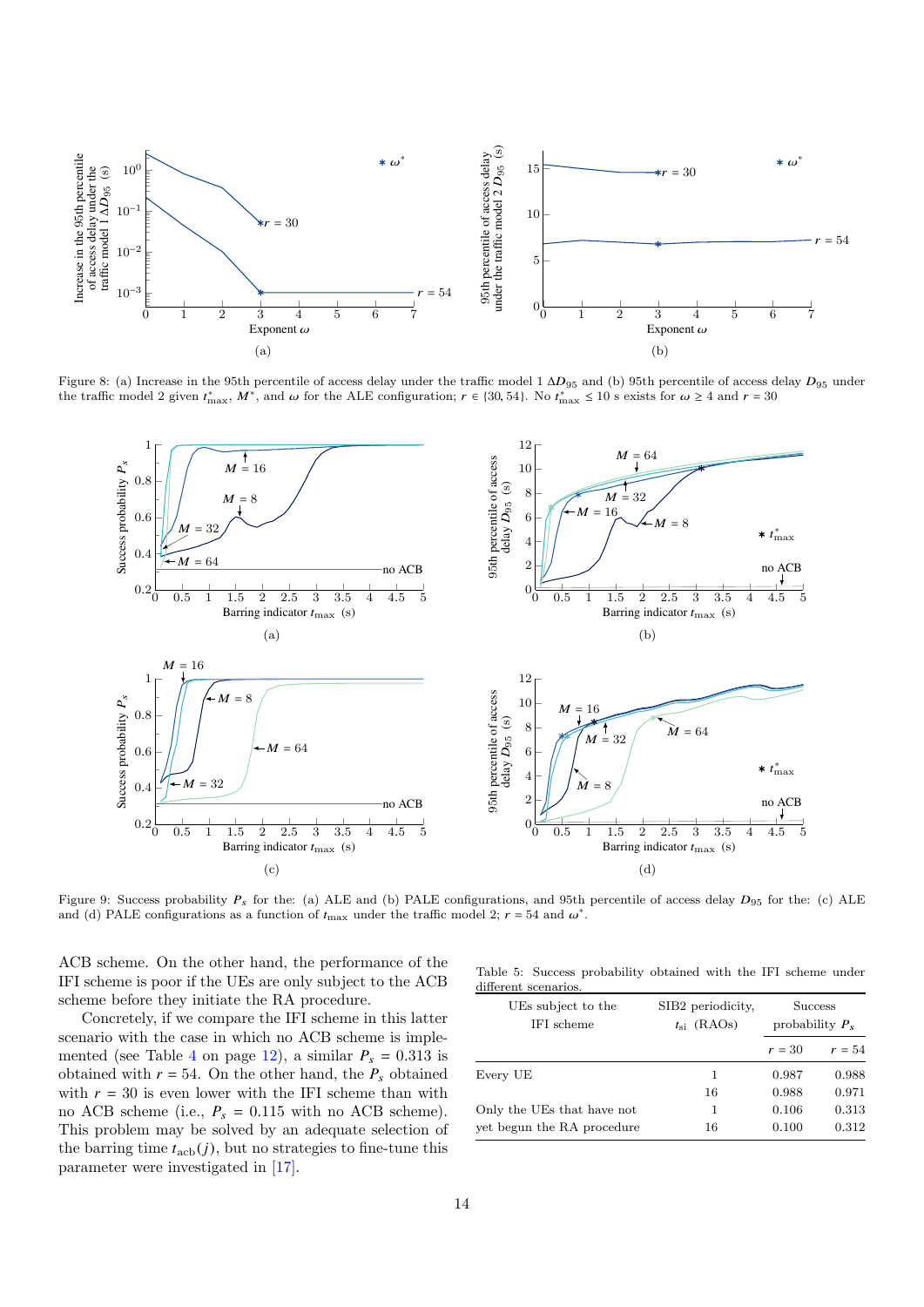#### <span id="page-15-19"></span>7. Conclusions

In this paper, we presented a novel ACBC scheme in which the selection of the barring parameters is based on the ratio of idle to available resources. The latter serves as the input to an adaptive filtering process, where the LMS algorithm is implemented. Two different configurations of this algorithm were evaluated: a typical adaptive line enhancer (ALE) and a novel "pulling" adaptive line enhancer (PALE).

Our performance analysis has revealed that the target success probability of 95 percent under the traffic model 2 can be obtained by means of numerous ACBC schemes. Nevertheless, our ACBC scheme is one of the few that combines the following three characteristics: 1) leads to a nearly optimal performance under periods of no congestion; 2) successfully relieves congestion under mMTC scenarios while obtaining a short access delay; and 3) can be directly implemented in current cellular networks. And, to the best of our knowledge, is the one that provides the best performance.

Between the ALE and PALE configurations, the latter is the only configuration that minimizes the access delay during intervals of low signaling traffic intensity for  $r = 30$ . That is, when the signaling capacity is exclusively limited by the number of available preambles. On the other hand, a similar performance can be obtained with both configurations for  $r = 54$ . That is, when the signaling capacity is limited by the number of available uplink grants. The main practical difference between these configurations relies on the ease of correctly setting the configuration parameters. Concretely, the range of adequate values of  $t_{\text{max}}$  is larger for the ALE configuration than for the PALE configuration. On the other hand, no exponential  $\omega$  is needed for the PALE configuration.

#### Acknowledgment

Funding: This research has been supported in part by the Ministry of Economy and Competitiveness of Spain under Grant TIN2013-47272-C2-1-R and Grant TEC2015- 71932-REDT. The research of I. Leyva-Mayorga was partially funded by grant 383936 CONACYT-GEM 2014.

## References

- <span id="page-15-0"></span>[1] Service requirements for machine-type communications, 3GPP TS 22.368 V13.2.0 (Dec. 2016).
- <span id="page-15-1"></span>[2] P. K. Verma, R. Verma, A. Prakash, A. Agrawal, K. Naik, R. Tripathi, T. Khalifa, M. Alsabaan, T. Abdelkader, A. Abogharaf, Machine-to-machine (M2M) communications: A survey, J. Netw. Comput. Appl. 66 (2016) 83–105. [doi:](https://doi.org/10.1016/j.jnca.2016.02.016) [10.1016/j.jnca.2016.02.016](https://doi.org/10.1016/j.jnca.2016.02.016).
- <span id="page-15-2"></span>[3] [Cisco visual networking index \(VNI\): Global mobile data traffic](http://www.cisco.com/c/en/us/solutions/collateral/service-provider/visual-networking-index-vni/mobile-white-paper-c11-520862.html) [forecast update, 2016–2021 white paper,](http://www.cisco.com/c/en/us/solutions/collateral/service-provider/visual-networking-index-vni/mobile-white-paper-c11-520862.html) accessed: Aug. 12, 2018 (Feb. 2017). URL [http://www.cisco.com/c/en/us/solutions/collateral/](http://www.cisco.com/c/en/us/solutions/collateral/service-provider/visual-networking-index-vni/mobile-white-paper-c11-520862.html)

[service-provider/visual-networking-index-vni/](http://www.cisco.com/c/en/us/solutions/collateral/service-provider/visual-networking-index-vni/mobile-white-paper-c11-520862.html) [mobile-white-paper-c11-520862.html](http://www.cisco.com/c/en/us/solutions/collateral/service-provider/visual-networking-index-vni/mobile-white-paper-c11-520862.html)

- <span id="page-15-3"></span>[4] IMT vision – Framework and overall objectives of the future development of IMT for 2020 and beyond, ITU-R Rec. M.2083  $(2015)$
- <span id="page-15-4"></span>[5] F. Ghavimi, H.-H. Chen, M2M communications in 3GPP LTE/LTE-A networks: Architectures, service requirements, challenges, and applications, IEEE Commun. Surveys Tuts. 17 (2) (2015) 525–549. [doi:10.1109/COMST.2014.2361626](https://doi.org/10.1109/COMST.2014.2361626).
- <span id="page-15-5"></span>[6] Study on scenarios and requirements for next generation access technologies, 3GPP TR 38.913 V14.2.0 (Apr. 2017).
- <span id="page-15-6"></span>Radio resource control (RRC); Protocol specification, 3GPP TS 36.331 V15.3.0 (Sep. 2018).
- <span id="page-15-22"></span>
- <span id="page-15-7"></span>[8] Service accessibility, 3GPP TS 22.011 V13.6.0 (Jul. 2016). Physical channels and modulation, 3GPP TS 36.211 V12.6.0 (Sep. 2015).
- <span id="page-15-8"></span>[10] Study on RAN improvements for machine-type communications, 3GPP TR 37.868 (Jul. 2011).
- <span id="page-15-20"></span>[11] C. H. Wei, G. Bianchi, R. G. Cheng, Modeling and analysis of random access channels with bursty arrivals in OFDMA wireless networks, IEEE Trans. Wireless Commun. 14 (4) (2015) 1940– 1953. [doi:10.1109/TWC.2014.2377121](https://doi.org/10.1109/TWC.2014.2377121).
- <span id="page-15-21"></span>[12] A. Laya, L. Alonso, J. Alonso-Zarate, Is the random access channel of LTE and LTE-A suitable for M2M communications? A survey of alternatives, IEEE Commun. Surveys Tuts. 16 (1) (2014) 4–16. [doi:10.1109/SURV.2013.111313.00244](https://doi.org/10.1109/SURV.2013.111313.00244).
- <span id="page-15-9"></span>[13] A. Biral, M. Centenaro, A. Zanella, L. Vangelista, M. Zorzi, The challenges of M2M massive access in wireless cellular networks, Digit. Commun. Networks 1 (1) (2015) 1–19.
- <span id="page-15-10"></span>[14] E. Soltanmohammadi, K. Ghavami, M. Naraghi-Pour, A survey of traffic issues in machine-to-machine communications over LTE, IEEE Internet Things J. 3 (6) (2016) 865–884. [doi:](https://doi.org/10.1109/JIOT.2016.2533541) [10.1109/JIOT.2016.2533541](https://doi.org/10.1109/JIOT.2016.2533541).
- [15] Y.-P. E. Wang, X. Lin, A. Adhikary, A. Grovlen, Y. Sui, Y. Blankenship, J. Bergman, H. S. Razaghi, A primer on 3GPP narrowband Internet of Things, IEEE Commun. Mag. 55 (3) (2017) 117–123. [doi:10.1109/MCOM.2017.1600510CM](https://doi.org/10.1109/MCOM.2017.1600510CM).
- <span id="page-15-12"></span>[16] I. Leyva-Mayorga, L. Tello-Oquendo, V. Pla, J. Martinez-Bauset, V. Casares-Giner, On the accurate performance evaluation of the LTE-A random access procedure and the access class barring scheme, IEEE Trans. Wireless Commun. 16 (12) (2017) 7785–7799. [doi:10.1109/TWC.2017.2753784](https://doi.org/10.1109/TWC.2017.2753784).
- <span id="page-15-17"></span>[17] S. Duan, V. Shah-Mansouri, Z. Wang, V. W. S. Wong, D-ACB: Adaptive congestion control algorithm for bursty M2M traffic in LTE networks, IEEE Trans. Veh. Technol. 65 (12) (2016) 9847–9861. [doi:10.1109/TVT.2016.2527601](https://doi.org/10.1109/TVT.2016.2527601).
- <span id="page-15-15"></span>[18] L. Ferdouse, A. Anpalagan, S. Misra, Congestion and overload control techniques in massive M2M systems: A survey, Trans. Emerg. Telecommun. Technol. 28 (2) (2015) e2936. [doi:10.](https://doi.org/10.1002/ett.2936) [1002/ett.2936](https://doi.org/10.1002/ett.2936).
- <span id="page-15-11"></span>[19] R. Abbas, M. Shirvanimoghaddam, Y. Li, B. Vucetic, Random access for M2M communications with QoS guarantees, IEEE Trans. Commun. 65 (7) (2017) 2889–2903. [doi:10.1109/TCOMM.](https://doi.org/10.1109/TCOMM.2017.2690900) [2017.2690900](https://doi.org/10.1109/TCOMM.2017.2690900).
- <span id="page-15-13"></span>[20] L. Tello-Oquendo, I. Leyva-Mayorga, V. Pla, J. Martinez-Bauset, J. R. Vidal, V. Casares-Giner, L. Guijarro, Performance analysis and optimal access class barring parameter configuration in LTE-A networks with massive M2M traffic, IEEE Trans. Veh. Technol. 67 (4) (2018) 3505–3520. [doi:](https://doi.org/10.1109/TVT.2017.2776868) [10.1109/TVT.2017.2776868](https://doi.org/10.1109/TVT.2017.2776868).
- <span id="page-15-14"></span>[21] C. Kalalas, J. Alonso-Zarate, Reliability analysis of the random access channel of LTE with access class barring for smart grid monitoring traffic, in: Proc. IEEE Int. Conf. Commun. (ICC) Workshops, 2017, pp. 724–730. [doi:10.1109/ICCW.2017.](https://doi.org/10.1109/ICCW.2017.7962744) [7962744](https://doi.org/10.1109/ICCW.2017.7962744).
- <span id="page-15-16"></span>[22] I. Leyva-Mayorga, L. Tello-Oquendo, V. Pla, J. Martinez-Bauset, V. Casares-Giner, Performance analysis of access class barring for handling massive M2M traffic in LTE-A networks, in: Proc. IEEE Int. Conf. Commun. (ICC), 2016, pp. 1–6. [doi:10.1109/ICC.2016.7510814](https://doi.org/10.1109/ICC.2016.7510814).
- <span id="page-15-18"></span>[23] M. Tavana, A. Rahmati, V. Shah-Mansouri, Congestion control with adaptive access class barring for LTE M2M overload using Kalman filters, Comput. Netw. 141 (2018) 222–233. [doi:10.](https://doi.org/10.1016/j.comnet.2018.01.044) [1016/j.comnet.2018.01.044](https://doi.org/10.1016/j.comnet.2018.01.044).